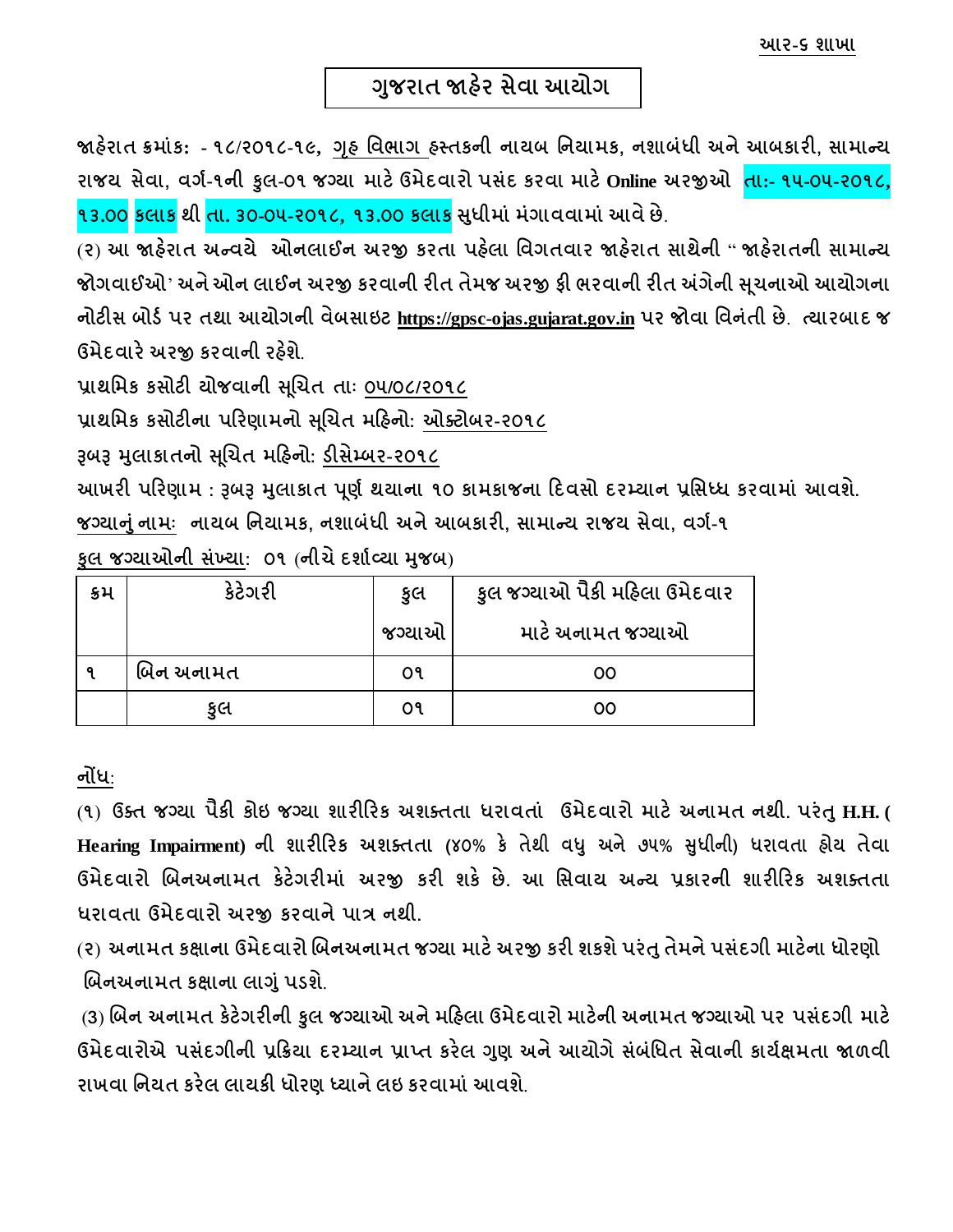### **Educational Qualification :-**

- **(I)** possess a second class post graduate degree obtained from any of the Universities or Institutions established or incorporated by or under the Central or State Act in India; or any other educational institution recognized by the Government or declared to be deemed as University under section 3 of the University Grants Commission Act,1956; or possess an equivalent qualification recognized by the Government.
- **(II)** The basic knowledge of Computer Application as prescribed in the Gujarat Civil Service Classificstion and Recruitment (General) Rules,1967.
- **(III)** Adequate knowledge of Gujatati and/or Hindi.

**પગાર:- રૂ. ૬૭**,**૭૦૦-૨**,**૦૮**,**૭૦૦ (પેમેટ્રીક્ષ લેવલ-૧૧)**

 **ઉંમર:- ૩૭ વર્ગથી વધુનહીં**

- **(૧) ઉંમર અરજી સ્વીકારવાની છેલ્લી તારીખના રોજ ગણવામાાં આવશે.**
- **(૨) આ જગ્યા માટેઉપલી વયમયાગદા ૩૭ વર્ગની ઉંમર ઠરાવવામાાં આવેલ છે**, **તેમાાં નીચેદશાગવ્યા મજુ બની છૂટછાટ મળવાપાત્ર છે.**

| ٩ | મહિલા ઉમેદવારો                                                                                                                                                                                                                                                                                                              | પાંચ વર્ષ (વધુમાં વધુ ૪૫ વર્ષની મર્યાદામાં)                                                                                                                                                                                                                                         |
|---|-----------------------------------------------------------------------------------------------------------------------------------------------------------------------------------------------------------------------------------------------------------------------------------------------------------------------------|-------------------------------------------------------------------------------------------------------------------------------------------------------------------------------------------------------------------------------------------------------------------------------------|
| Ş | શારીરિક<br>અશક્તતા ધરાવતા ઉમેદવારો<br>$\sim$<br>ની<br>Hearing Impairment (H.H.)<br>શારીરિક અશક્તતા (૪૦% કે તેથી<br>વધુ અને ૭૫% સુધીની) ધરાવતાં<br>ઉમેદવારોને જ મેડીકલ બોર્ડના તબીબી<br>પ્રમાણપત્રને આધીન ૧૦ વર્ષ સુધીની<br>છૂટછાટ મળવાપાત્ર રહેશે. આ સિવાય<br>અન્ય શારીરિક અશક્તતા ધરાવતા<br>ઉમેદવારો અરજી કરવાને પાત્ર નથી | દસ વર્ષ (વધુમાં વધુ ૪૫ વર્ષની મર્યાદામાં)                                                                                                                                                                                                                                           |
| 3 | ગુજરાત સરકારના કર્મચારીઓ કે જેઓ ગુજરાત<br>સરકારની નોકરીમાં કાચમી ધોરણે<br>અથવા ફંગામી ધોરણે સળંગ છ માસ<br>સુધી કામગીરી બજાવતા હ્રોય અને<br>તેઓની પ્રથમ નિમણૂંક જાહેરાતમાંની<br>જગ્યામાં દર્શાવેલ વયમર્યાદાની અંદર<br>થયેલ હોય તેવા કર્મચારીઓ.                                                                               | (૧) જાહેરાતમાં લાયકાત તરીકે અનુભવ માંગેલ<br>હ્રોય તો ઉપલી વયમર્યાદા લાગુ પડશે<br>નહીં<br>(૨) જાહેરાતમાં અનુભવને લાયકાત તરીકે માંગેલ<br>ન હ્રોય પરંતુ ઇજનેરી, તબીબી, ખેતી<br>વિષયક, પશુ ચિકિત્સાની પદવી કે<br>ડિપ્લોમાની જગ્યા પર નિમણંક પામેલ<br>કર્મચારીને જાહેરાતમાંની આવી લાયકાત |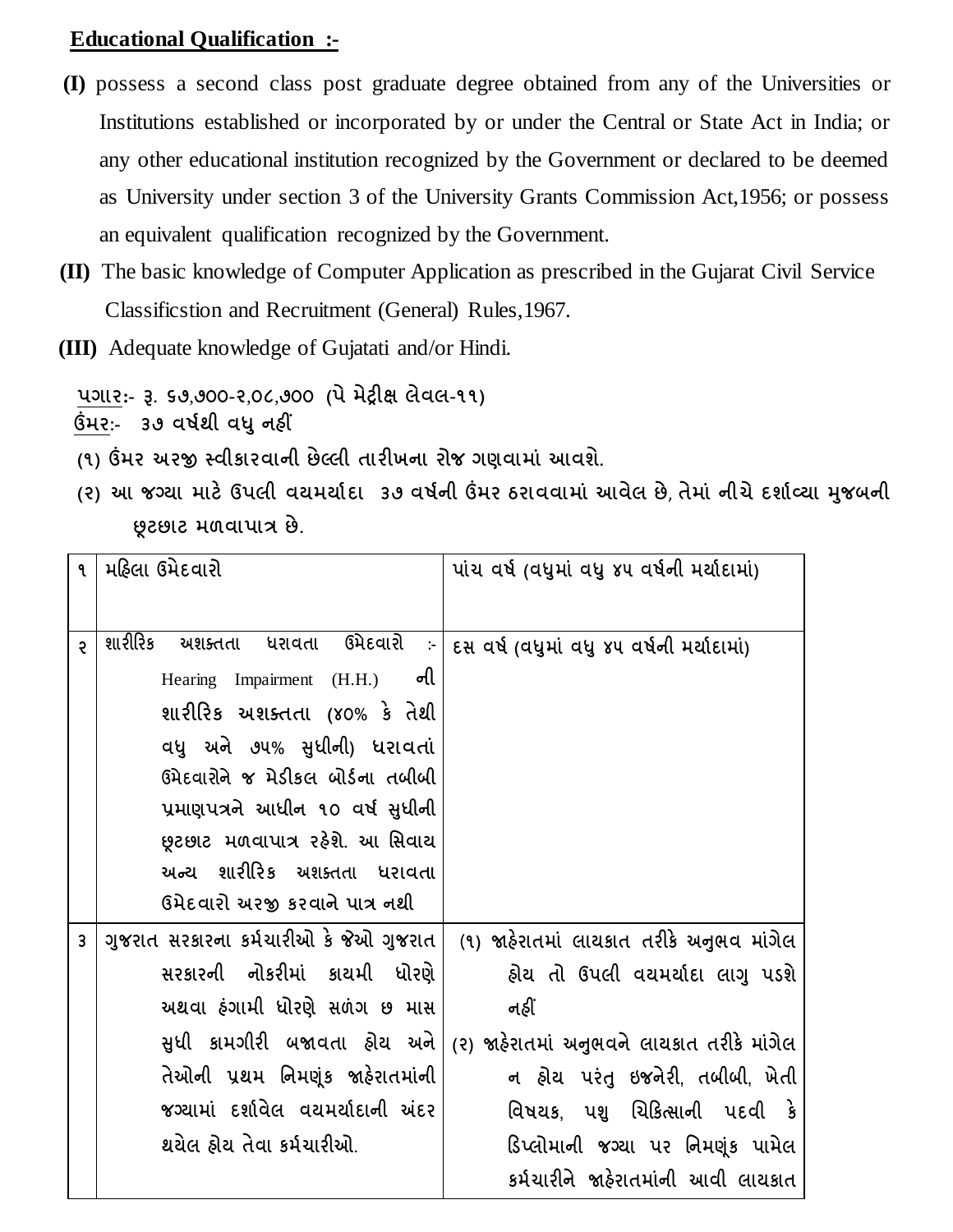| વાળી જગ્યા (Any such post) માટે ઉપલી        |
|---------------------------------------------|
| વયમર્યાદા લાગુ પડશે નહીં                    |
| (3) જાહેરાતમાં દર્શાવેલ જગ્યા માટે અનુભવ એક |
| લાયકાત તરીકે માંગેલ ન હોય ત્યારે જે         |
| સંવર્ગમાંથી બઢતી મળવાપાત્ર હ્રેય તેમાં      |
| ફરજ બજાવતા કર્મચારીને, તેઓએ                 |
| બજાવેલ સેવાના સમય અથવા વધુમાં વધુ           |
| પાંચ વર્ષની છૂટછાટ તે બે પૈકી જે ઓછું       |
| હ્યેય તેટલી છૂટછાટ મળશે.                    |

- **નોંધ: (૧) ઉમેદવારેજાહરે ાત ક્રમાાંક અનેજગ્યાનુનામ સ્પષ્ટ રીતેવાાંચીનેઓન લાઇન અરજી કરવી. ઓન લાઇન અરજી કરતી વખતેતમામ વવગતો અરજીપત્રકમા ભયાગ બાદ, તેવવગતોની ખાતરી કરીનેત્યાર પછી જ અરજી કન્ફમગ કરવાની રહશે ે. કન્ફમગ થયેલ અરજીપત્રકની વવગતો કેતેમા ઉમેદવારેઆપેલ મારહતીમા ક્ષવત કેચકૂ બાબતેસધુ ારો કરવાની રજૂઆત/વવનાંતી ગ્રાહ્ય રાખવામા આવશેનહીં.**
	- **(૨) એક કરતા વધારે સાંખ્યામા અરજી કયાગના રકસ્સામા છેલ્લેકન્ફમગથયેલ અરજીપત્રક જ માન્ય રાખવામા આવશે. ચબન અનામત વગગના ઉમેદવારો માટે છેલ્લે કન્ફમગ થયેલ ફી સાથેનુઅરજીપત્રક જ માન્ય રાખવામા આવશે.**
	- **(૩) જો ઉમેદવાર વવદેશની યવુનવસીટીની પદવી મેળવેલ હશેતો તેવી પદવીની ભારતમાાં માન્યતા/સમકક્ષતા ગણવા અંગેજરૂરી આધાર / પ ૂરાવા રજૂકરવાના રહશે ે, તથા સમય મયાગદામાાં આ અંગેના આધાર પરુાવા રજૂ કરવાની જવાબદારી સાંબાંવધત ઉમેદવારની રેહશે. આ બાબતેઆયોગની કોઇ જવાબદારી/ફરજ રહતે ી નથી અનેસમયમયાગદા બાદ આ અંગેની રજૂઆત પણ વવચારણામા લેવામા આવશેનહી, જેની સાંબાંવધત તમામે ખાસ નોંધ લેવી.**
	- **(૪) ઉમેદવારોએ રૂબરૂ મલુ ાકાતનેપાત્ર થયાના રકસ્સામા રજૂકરવાના થતા પ્રમાણપત્રો(સામાન્ય સચૂ નાઓ મા આપેલ ક્રમમા) ત ૈ યાર રાખવાના રહશે ે.**

 **(પી. આર. જોર્ી) સાંયકુત સચચવ ગજુ રાત જાહરે સેવા આયોગ.**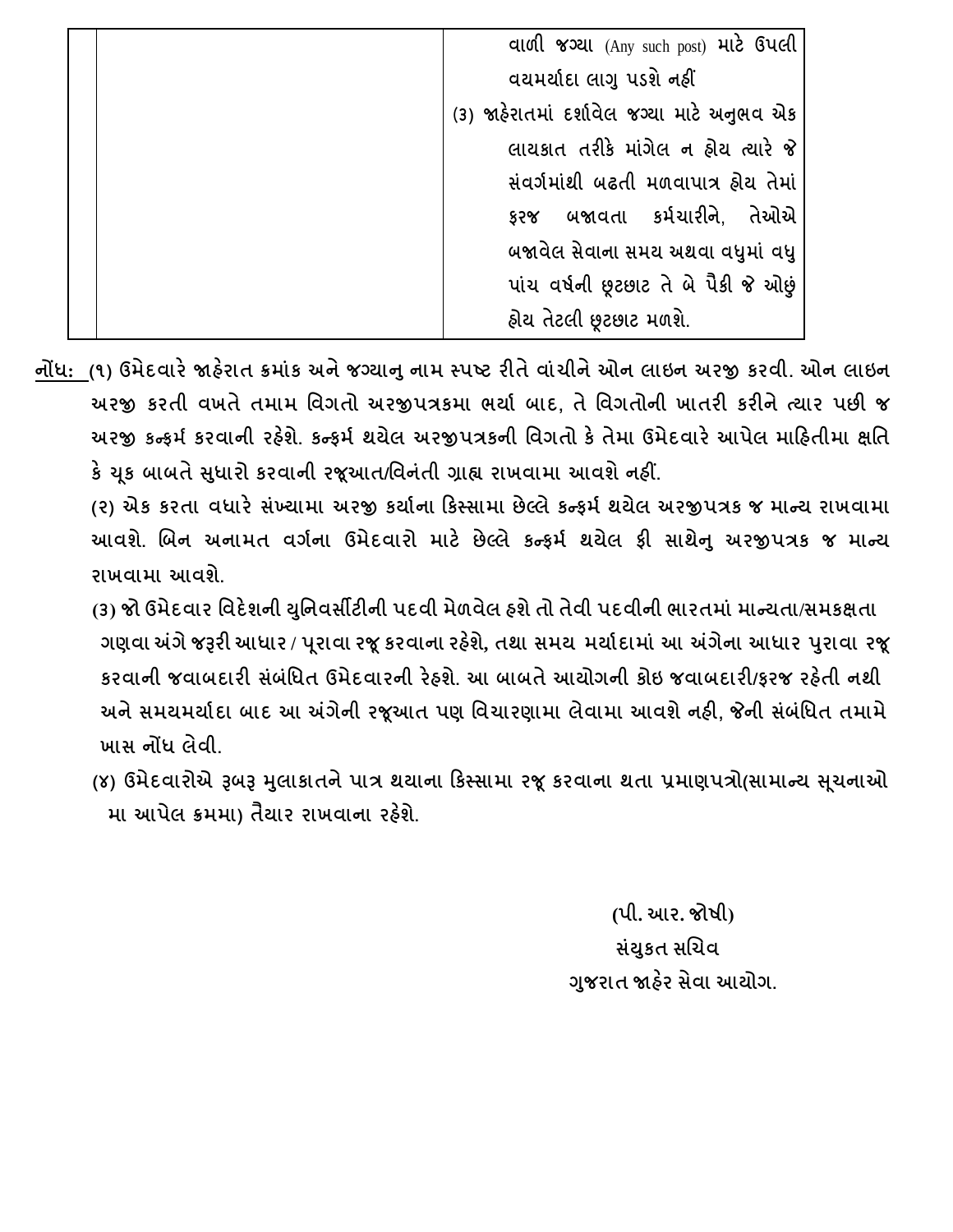#### **GUJARAT PUBLIC SERVICE COMMISSION**

**On Line applications are invited for the post of Deputy Director of Prohibition and Excise, Class-I, in General State Service, Home Department (Advt.- 18/2018-19) between date 15/05/2018, 13.00 Hrs. to date 30/05/2018, 13.00 Hrs.** 

**(2) Candidaes are instructed to visit Notice Board or the Web site of Commission** [https://gpsc](https://gpsc-ojas.gujarat.gov.in/)[ojas.gujarat.gov.in](https://gpsc-ojas.gujarat.gov.in/) **for all provisions of advertisement, General Instructions, and the method of online application before applying online.** 

**- Tentative Date for Preliminery Test: 05/08/2018**

**- Tentative month for Preliminery Test Result: October-2018**

**- Tentative month for Interview: December-2018**

**- Final result will be published during 10 working days after the last date of interview.**

**Name of Post : Deputy Director of Prohibition and Excise, Class-I, in General State Service Total No. of vacancy**: **01 (As Under) –**

| No. | Category       | Total vacancy   Out of total Post reserved for |
|-----|----------------|------------------------------------------------|
|     |                | Women                                          |
|     | <b>GENERAL</b> | 00                                             |
|     | Total          | 00                                             |

#### **Note:-**

(1) Out of above mentioned post no post is reserved for Physically Disabled Candidates. But those candidates who have disability (40% or more and up to 75%) of Hearing Impairment can apply in unreserved category. The candidates possessing other than prescribed physical disabilities are not eligible to apply.

(2) The candidates belonging to reserved category can apply against vacancies for General Category but the criteria for selection will be applicable as per General Category.

(3) Selection to the posts of unreserved Category and posts reserved for women candidates thereof shall be made on the basis of marks obtained in selection process and on the basis of qualifying standard prescribed by the commission keeping in view to maintain efficiency of respective cadre/service.

#### **Educational Qualification: -** :

- **(i)** possess a second class post graduate degree obtained from any of the Universities or Institutions established or incorporated by or under the Central or State Act in India; or any other educational institution recognized by the Government or declared to be deemed as University under section 3 of the University Grants Commission Act,1956; or possess an equivalent qualification recognized by the Government.
- **(ii)** The basic knowledge of Computer Application as prescribed in the Gujarat Civil Service Classificstion and Recruitment (General ) Rules,1967
- **(iii)** Adequate knowledge of Gujatati and/or Hindi.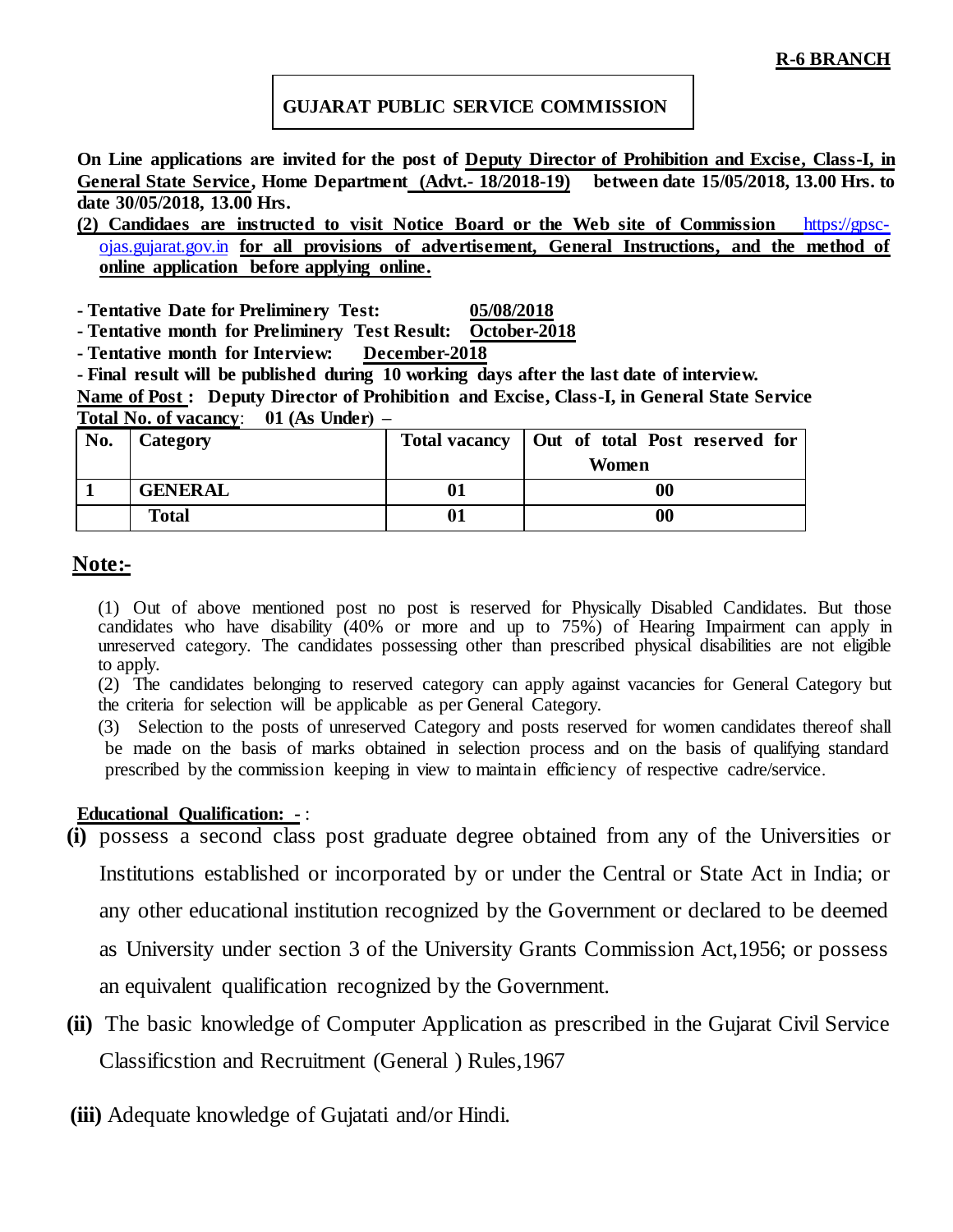#### **PAY: -** Rs. 67700-208700 (PAY MATRIX LEVEL-11).

 **AGE :-** Not more than 37 years. Age will be calculated as on the last date of the receipt of application.

|                | Women Candidates                                                                                                                                                                                                                                                                                                                                                                       | 05 Years (maximum up to 45 years)                                                                                                                                                                                                                                                                                                                                                                                                                                                                                                                                                                                                                                                                                                                           |
|----------------|----------------------------------------------------------------------------------------------------------------------------------------------------------------------------------------------------------------------------------------------------------------------------------------------------------------------------------------------------------------------------------------|-------------------------------------------------------------------------------------------------------------------------------------------------------------------------------------------------------------------------------------------------------------------------------------------------------------------------------------------------------------------------------------------------------------------------------------------------------------------------------------------------------------------------------------------------------------------------------------------------------------------------------------------------------------------------------------------------------------------------------------------------------------|
| $\overline{2}$ | Physically Disabled: In the<br>of physically<br>case<br>candidates<br>handicapped candidates,<br>who<br>have<br>disability of Hearing Impairment (H. H.) (More than<br>40% and upto 75%), relaxation is available as per<br>medical certificate from the medical board. No<br>relaxation is available to the candidates possessing<br>other than the prescribed physical disabilities. | 10 Years (maximum up to 45 years)                                                                                                                                                                                                                                                                                                                                                                                                                                                                                                                                                                                                                                                                                                                           |
| 3              | A candidate who is already in Gujarat Govt. service,<br>either as a permanent or a Temporary officiating<br>continuously for six months and had not crossed age<br>limit prescribed for the advertised post at the time of<br>his first appointment.                                                                                                                                   | (i) If experience is prescribed as one of the<br>qualifications, the upper age limit shall not apply.<br>(ii) If experience is not prescribed as one of the<br>qualifications and a Govt.servant appointed to a post<br>requiring a Medical, Engineering, Veterinary or<br>Agriculture degree or diploma and who applied for<br>any such post, the upper age limit shall not apply.<br>(iii) If experience is not prescribed as one of the<br>qualifications in the advertisement, Govt. servants who<br>are working on the post from which an employee can<br>be promoted to the post so advertised, be entitled to<br>relaxation of 5 years, or to the extent of equal number<br>of years for which service has been put in by him,<br>whichever is less. |

#### **Upper Age limit shall be relaxed as under:**

#### **Note**:

- (1) Candidate shall carefully read the Advertisement No. and Name of the Post before Applying online. Candidates shall confirm the application only after verifying the details filled in the aapplication form. Any request or representation to correct any error or omission in the confirmed online application, or information filled in by the candidates shall not be accepted.
- (2) In case of more than one online application made by the candidate, only the latest confirmed application will be considered by the Commission. For candidates belonging to unreserved category the latest confirmed application with fees will be considered by the Commission.
- (3) The candidates having qualification from foreign University Should produce necessary documents /proof regarding the recognition/equivalence of their degree. It will be the responsibility of the candidate to produce necessary documents in time. Commission will not consider any representation about this.
- (4) Candidates shall keep ready the certificates required in case of eligibility for interview (in the order mentioned in general instructions).

 (P. R. Joshi) Joint Secretary Gujarat Public Service Commission.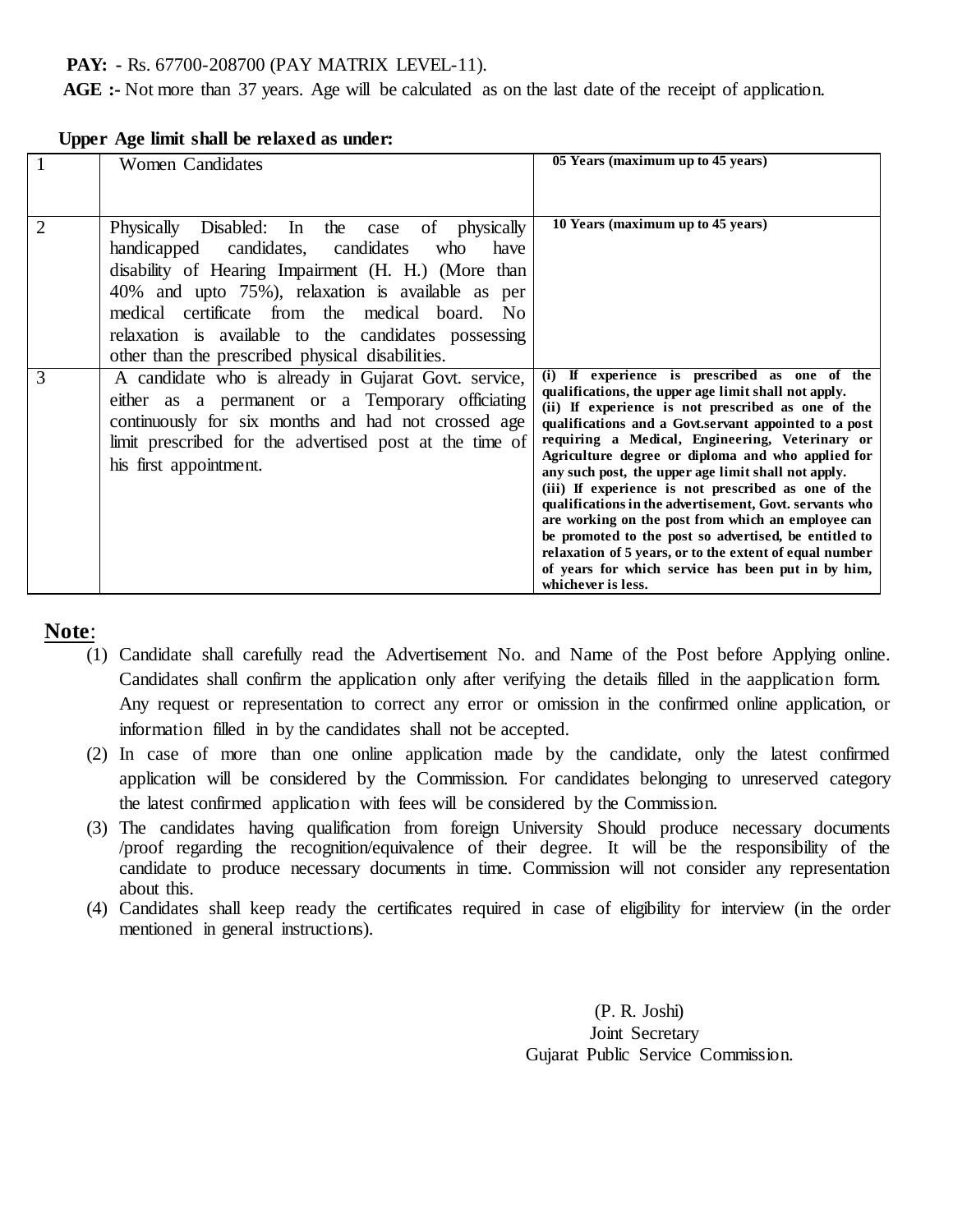**૧. નાગરરકત્વ:-**

**ઉમેદવાર,**

**(ક) ભારતનો નાગરરક અથવા (ખ) નેપાળનો પ્રજાજન અથવા (ગ) ભ ૂતાનનો પ્રજાજન અથવા (ઘ) વતબેટ નો વનવાગવસત જે ભારતમાાં કાયમી વસવાટ કરવાના ઇરાદાથી ૧લી જાન્યઆુ રી,૧૯૬૨ પહેલાાં ભારતમાાં આવેલા હોવા જોઇએ,અથવા (ચ) મ ૂળ ભારતીય વ્યક્ક્ત કે જે ભારતમાાં કાયમી વસવાટ કરવાના ઇરાદાથી પારકસ્તાન, પ ૂવગ** પાકિસ્તાન (બાંગ્લાદેશ), બર્મા (મ્યાનમાર), શ્રીલંકા, કેન્યા, યુગાન્ડા, જેવા પૂર્વ આફ્રિકાના દેશો, સંયુક્ત પ્રજાસત્તાક **ટાાંઝાનીયા, ઝાાંબીયા, મલાવી, ઝૈર, ઇથોપીયા, અથવા વવયેટનામથી સ્થળાાંતર કરીનેઆવેલ હોવા જોઇએ.પરાંતુ પેટાક્રમાાંક (ખ), (ગ), (ઘ) અને (ચ)માાં આવતા ઉમેદવારોના રકસ્સામાાં સરકારે પાત્રતા પ્રમાણપત્ર આપેલ હોવુાં જોઇએ.**

- **નોંધ:- જે ઉમેદવારના રકસ્સામાાં પાત્રતા પ્રમાણપત્ર જરૂરી હોય તેવા ઉમેદવારનુાં અરજીપત્રક આયોગ વવચારણામાાં લેશે. અને જો વનમણ ૂક માટે તેમના નામની ભલામણ કરવામાાં આવશે તો રાજ્ય સરકાર તેમના રકસ્સામાાં પાત્રતા પ્રમાણપત્ર આપવાની શરતે કામચલાઉ વનમણ ૂક આપશે.**
- **૨. ભરેલા અરજીપત્રક:-**

**(૧) ઓનલાઇન જાહેરાત માટે અરજી કન્ફમગ કરીને ચબન અનામત કક્ષાના ઉમેદવારોએ પોસ્ટ ઓરફસમાાં અથવા ઓનલાઈન ફી રૂ.૧૦૦/- + સવવિસ ચાર્જ જમા કરાવવાની રહેશે. જ્યારે અનામત કક્ષાના ઉમેદવારોએ તથા શારીરરક અશક્તતા ધરાવતા ઉમેદવારોએ પોસ્ટ ઓરફસમાાં ફી જમા કરાવવાની રહેશે નહીં. કન્ફમગ થયેલ અરજીપત્રકની નકલ તથા પ્રમાણપત્રો આયોગની કચેરી/પોસ્ટઓરફસમાાં જમા કરાવવાના નથી. પરાંતુઅરજીપત્રકની નકલ પોતાની પાસે રાખવાની રહેશે અને જ્યારે એસ.એમ.એસ./ ટપાલ/આયોગની વેબસાઈટના માધ્યમથી અરજીપત્રક જમા કરાવવાનો સદાં ેશો મળેત્યારે જ જરૂરી પ્રમાણપત્રો સાથેઅરજીપત્રક આયોગની કચેરીમાાં મોકલવાનુાં રહેશે. (૨) જો એક કરતાાંવધુજાહેરાત માટેઅરજી કરવાની હોય તો દરેક જાહેરાત માટે અલગ અલગ અરજી કરવાની** 

**રહેશે અને પ્રત્યેક અરજી સાથે ફી ભરવાની રહેશે.**

- **(૩) અનામત કક્ષાના ઉમેદવારો જો ચબનઅનામત જગ્યા માટે અરજી કરે તો અરજી ફી ભરવાની રહેશે નહી.**
- **(૪) અરજી ફી વગરની અચગ્રમ નકલ વવચારણામાાં લેવામાાં આવશે નહી.**
- **(૫) અનામત કક્ષાના ઉમેદવારો માટે જાહેરાતમાાં અનામત જગ્યાઓ દશાગવેલ ન હોય ત્યાાં આવા ઉમેદવારો ચબનઅનામત જગ્યા માટે અરજી કરી શકશે અને તેને ચબન અનામતના ધોરણો લાગુપર્શે.**
- **(૬) જાહેરાતમાાં મરહલા ઉમેદવારો માટે જગ્યાઓ અનામત ન હોય તો પણ જે તે કેટેગરીમાાં મરહલા ઉમેદવારો અરજી કરી શકે છે.**

 **(૭) જાહેરાતમાાંજે તેકેટેગરીમાાંકુલ જગ્યાઓ પૈકી મરહલા ઉમેદવારો માટે અમુક જગ્યાઓ અનામત હોય ત્યારે મરહલા ઉમેદવારોની અનામત જગ્યાઓ વસવાયની બાકી રહેતી જગ્યાઓ ફક્ત પરુુર્ ઉમેદવારો માટે અનામત છે તેમ ગણવાનુાં નથી, આ જગ્યાઓ પર પરુુર્ તેમજ મરહલા ઉમેદવારોની પસાંદગી માટે વવચારણા થઇ શકે છે, પરુુર્ તેમજ મરહલા ઉમેદવારો અરજી કરી શકે છે. (દા.ત. કુલ ૧૦ જગ્યાઓ પૈકી ૦૩ જગ્યા મરહલા ઉમેદવાર માટે અનામત છેપરાંતુબાકી રહેતી ૦૭ જગ્યા સામે મરહલા ઉમેદવાર પણ પસાંદગી પામી શકે છે.)**

**(૮) જાહેરાતમાાં માત્ર મરહલા ઉમેદવારો માટે જગ્યાઓ અનામત હોય તો પણ જે તે કેટેગરીમાાં પરુુર્ ઉમેદવાર અરજી કરી શકેછેકેમ કેમરહલા ઉમેદવાર ઉપલબ્ધ ન થાય તો આ જગ્યાઓ પર પસદાં ગી માટે પરુુર્ ઉમેદવારોની વવચારણા થઇ શકે છે. પરાંતુજે જગ્યાઓ મરહલા ઉમેદવારો માટે જ અનામત હોય અનેતેજગ્યા ઉપર મરહલા ઉમેદવારો પરુેપરુા પસદાં ગી પામે/જેટલી સખ્ાં યામાાં પસદાં ગી પામેતો તેમને જ પ્રથમ વવચારણામાાં**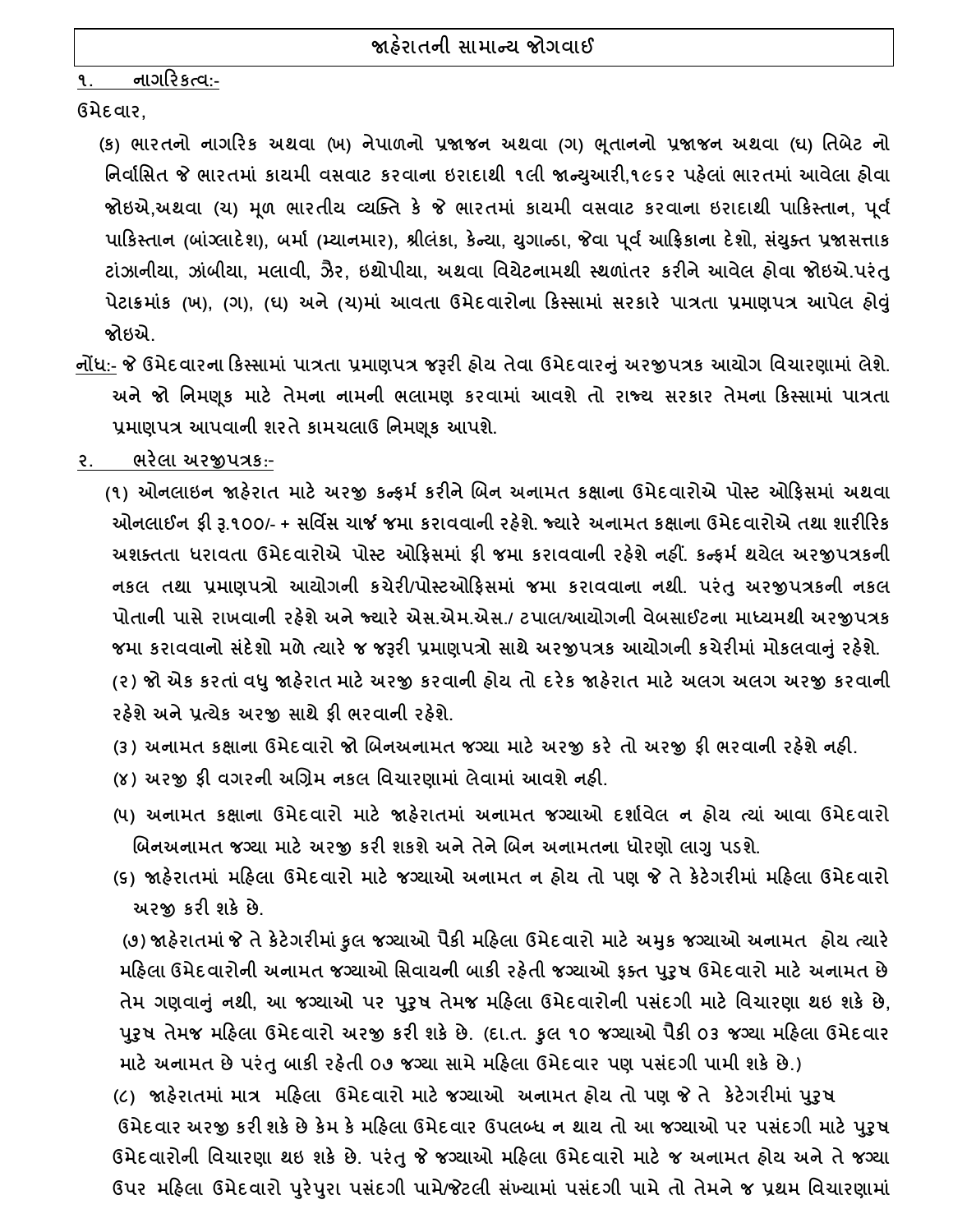**લેવાના થશે અને કોઇ મરહલા ઉમેદવાર પસાંદ ન થાય કે ઓછા મરહલા ઉમેદવાર પસાંદ થાય તો તેટલા પ્રમાણમાાં પરુુર્ ઉમેદવારોનેધ્યાનમાાં લેવામાાં આવશે.(દા.ત.કુલ ૧૦ જગ્યા મરહલા ઉમેદવાર માટે અનામત છે અને ૦૮ મરહલા ઉમેદવાર પસાંદ થાય છે તો ૦૨ પરુુર્ ઉમેદવારો પસાંદગી પામી શકે છે.)**

**૩. જન્મ તારીખ:-**

**(૧)આયોગ જન્મ તારીખના પરુાવા માટે એસ. એસ. સી બોર્ગ દ્વારા અપાયેલ એસ.એસ.સી.ઇ. પ્રમાણપત્ર જ માન્ય રાખેછે. પરાંતુઆ પ્રમાણપત્રમાાં દશાગવેલ જન્મતારીખ ખોટી હોવાનુાંઉમેદવાર માને તો સક્ષમ અવધકારીએ આપેલ વય અને અવધવાસના પ્રમાણપત્રની પ્રમાચણત નકલ મોકલવાની રહેશે. આ પ્રમાણપત્રમાાં અવધકૃત અવધકારીએ સ્પષ્ટપણેજણાવેલ હોવુાં જોઇએ કે તેઓએ એસ.એસ. સી. કે તેની પરીક્ષાનુાં મળૂ પ્રમાણપત્ર તપાસેલ છેઅને પોતાની સમક્ષ રજૂ કરવામાાં આવેલ પરુાવાઓનેઆધારે ઉમેદવારની સાચી જન્મતારીખ ............ છે. જે એસ.એસ. સી. કેતેની સમકક્ષ પરીક્ષાના પ્રમાણપત્રમાાં દશાગવેલ જન્મતારીખ કરતાાં જુદી છેતથા માનવાનેપરુતાંુ કારણ છે. ઉમેદવારેરજુકરેલ વય અનેઅવધવાસનુાં પ્રમાણપત્ર તેની વવશ્વાસહતાગ** (credibility) **ના આધારે સ્વીકાર કે અસ્વીકારનો વનણગય આયોગ દ્વારા લેવામાાં આવશે.**

**(૨) ઉમેદવારે અરજી પત્રકમાાં દશાગવેલ જન્મતારીખમાાં પાછળથી કોઇપણ કારણસર ફેરફાર થઈ શકશે નહી. ૪.વયમયાગદા:-**

**(૧) ઉંમર અરજી સ્વીકારવાની છેલ્લી તારીખના રોજ ગણવામાાં આવશે.**

**(૨) જાહેરાતમાાં ઉપલી વયમયાગદા આપવામાાં આવેલ છે, તેમાાં નીચેમુજબની છૂટછાટ મળવાપાત્ર છે.**

| ٩              | મહિલા ઉમેદવારો                                                                      | પાંચ વર્ષ (વધુમાં વધુ ૪૫ વર્ષની મર્યાદામાં) |
|----------------|-------------------------------------------------------------------------------------|---------------------------------------------|
| $\mathsf{S}$   | શારીરિક અશક્તતા ધરાવતા ઉમેદવારો<br>$\sim$ 1<br>Hearing Impairment $(H.H.), (80\%$ s | દસ વર્ષ (વધુમાં વધુ ૪૫ વર્ષની મર્યાદામાં)   |
|                | તેથી વધુ અને ૭૫% સુધીની) ની<br>શારીરિક અશક્તતા ધરાવતાં                              |                                             |
|                | ઉમેદવારોને જ મેડીકલ બોર્ડના તબીબી<br>પ્રમાણપત્રને આધીન ૧૦ વર્ષ સુધીની               |                                             |
|                | છૂટછાટ મળવાપાત્ર રહેશે. આ સિવાય                                                     |                                             |
|                | અન્ય શારીરિક અશક્તતા ધરાવતા<br>ઉમેદવારો અરજી કરવાને પાત્ર નથી                       |                                             |
| $\overline{3}$ | ગુજરાત સરકારના કર્મચારીઓ કે જેઓ ગુજરાત                                              | (૧) જાહેરાતમાં લાયકાત તરીકે અનુભવ માંગેલ    |
|                | સરકારની નોકરીમાં કાચમી ધોરણે                                                        | હ્રોય તો ઉપલી વયમર્યાદા લાગુ પડશે           |
|                | અથવા ફંગામી ધોરણે સળંગ છ માસ                                                        | નહીં                                        |
|                | સુધી કામગીરી બજાવતા હ્રોય અને                                                       | (૨) જાહેરાતમાં અનુભવને લાયકાત તરીકે માંગેલ  |
|                | તેઓની પ્રથમ નિમણૂંક જાહેરાતમાંની                                                    | ન હ્રોય પરંતુ ઇજનેરી, તબીબી, ખેતી           |
|                | જગ્યામાં દર્શાવેલ વયમર્યાદાની અંદર                                                  | વિષયક, પશુ ચિકિત્સાની પદવી કે               |
|                | થયેલ હોય તેવા કર્મચારીઓ.                                                            | ડિપ્લોમાની જગ્યા પર નિમણૂંક પામેલ           |
|                |                                                                                     | કર્મચારીને જાહેરાતમાંની આવી લાયકાત          |
|                |                                                                                     | વાળી જગ્યા (Any such post) માટે ઉપલી        |
|                |                                                                                     | વયમર્યાદા લાગુ પડશે નહીં                    |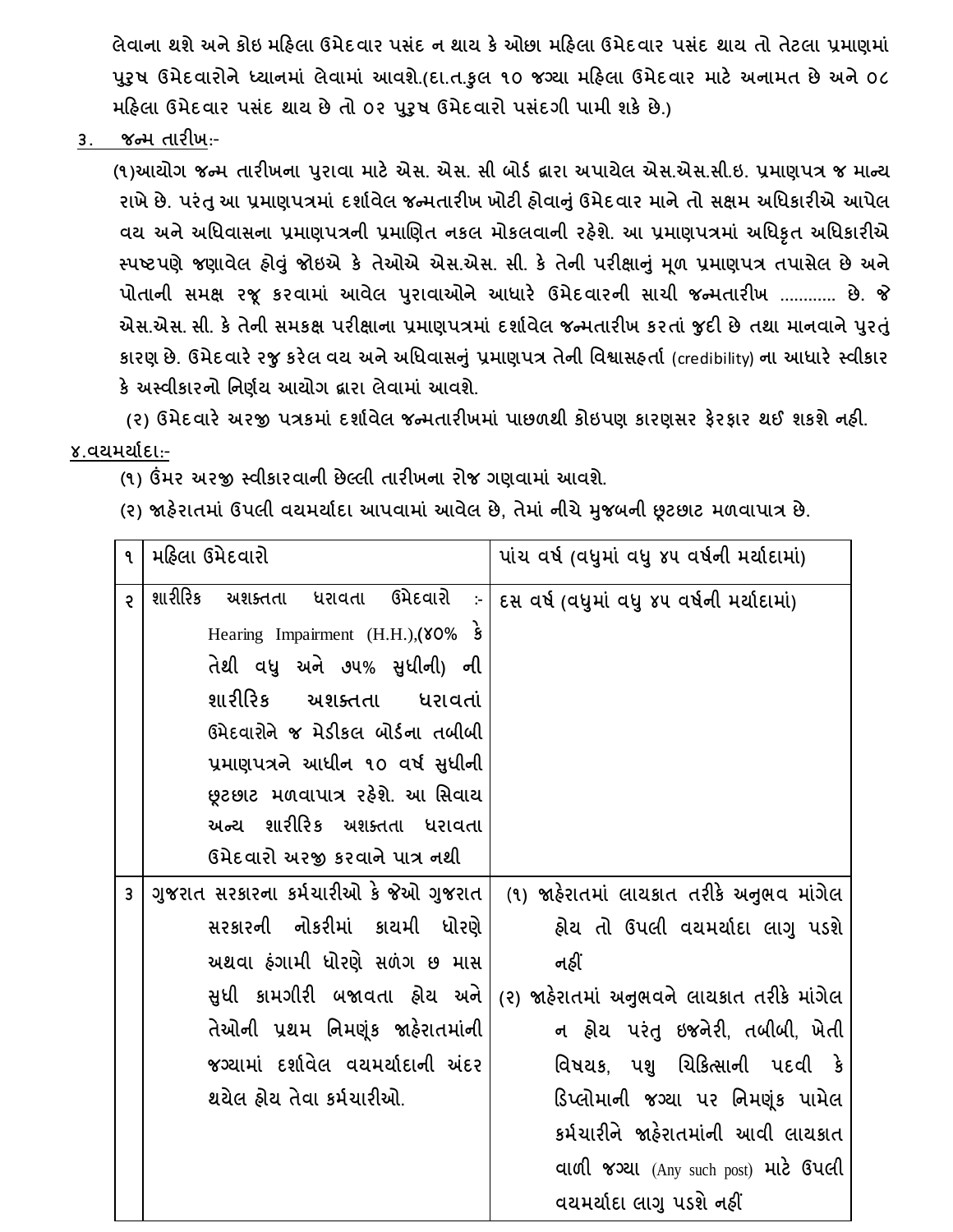| (3) જાહેરાતમાં દર્શાવેલ જગ્યા માટે અનુભવ એક |
|---------------------------------------------|
| લાયકાત તરીકે માંગેલ ન હોય ત્યારે જે         |
| સંવર્ગમાંથી બઢતી મળવાપાત્ર હોય તેમાં        |
| ફરજ બજાવતા કર્મચારીને, તેઓએ                 |
| બજાવેલ સેવાના સમય અથવા વધુમાં વધુ           |
| પાંચ વર્ષની છૂટછાટ તે બે પૈકી જે ઓછું       |
| હ્રોય તેટલી છૂટછાટ મળશે.                    |

#### **૫. શૈક્ષચણક લાયકાત:-**

**(૧) ઉમેદવાર જાહેરાતમાાં દશાગવેલ શૈક્ષચણક લાયકાત અરજી સ્વીકારવાની છેલ્લી તારીખના રોજ ધરાવતા હોવા જોઇએ.**

- **(૨) ઉમેદવારે શૈક્ષચણક લાયકાત માન્ય યવુનવવસિટી/સસ્ાં થામાથી મેળવેલ હોવી જોઇએ.**
- **(૩) ઉમેદવારે અરજી સાથે માન્ય યવુનવવસિટી/સસ્ાં થાના ગુણ પત્રક (બધા જ વર્ો/સેમેસ્ટર) અને પદવી પ્રમાણપત્રોની સ્વયાં પ્રમાચણત નકલ રજુ કરવાની રહેશે. કોલેજના આચાયગ દ્વારા અપાયેલ પ્રમાણપત્ર માન્ય ગણવામાાં આવશે નહી.**

**(૪) શૈક્ષચણક લાયકાત કામચલાઉ ધોરણેમાન્ય રાખવી તેવો ઉમેદવારનો હક્ક દાવો સ્વીકારવામાાં આવશે નહી. (૫)જાહેરાતમાાં દશાગવેલ લાયકાતની સમકક્ષ લાયકાત ઉમેદવાર ધરાવે છે તેવો તેમનો હક્ક દાવો હોય તો આવા ઉમેદવારે સમકક્ષતા પ્રસ્થાવપત કરતા આદેશો/અવધકૃતતાની વવગતો આપવાની રહેશે.**

#### **૬. અનભુ વ :-**

- **(૧) માાંગેલ અનભુ વ, અરજી સ્વીકારવાની છેલ્લી તારીખના રોજ ગણવામાાં આવશે.**
- **(૨) (અ)જાહેરાતમાાં અન્યથા જોગવાઇ કરવામાાં ન આવી હોય તો જરૂરી લાયકાતો મેળવવામાાં આવે તે તારીખથી,**
- **(બ) અરજી સ્વીકારવાની છેલ્લી તારીખના સદાં ભગમાાં અનભુ વ ગણવામાાં આવશે.**

(3) ઉમેદવારે અરજીમાં જે અનુભવ દર્શાવેલ હોય તેના સમર્થનમાં અનુભવનો સમયગાળો (દિવસ, માસ, વર્ષ), **મ ૂળ પગાર અનેકુલ પગારની વવગતો તથા બજાવેલ ફરજોનો પ્રકાર/મેળવેલ અનભુ વની વવગતો સાથેનુાં પ્રમાણપત્ર રજુ કરવાનુાં રહેશે. આવુાં પ્રમાણપત્ર સાંસ્થાના લેટરપેર્ પર સક્ષમ સત્તાવધકારીની સહી અને તારીખ સાથેનુાં રજુકરવાનુાં રહેશે.**

- **(૪) ઉમેદવારે રજુ કરેલ અનભુ વના પ્રમાણપત્રમાાં પાછળથી કોઇ ફેરફાર કરવાની વવનતાં ી માન્ય રાખવામાાં આવશેનહીં. અરજી કયાગ પછી અનભુ વના નવા પ્રમાણપત્રો સ્વીકારવામાાં આવશે નહી.**
- **(૫) અંશકાલીન, રોજજિંદા વેતનદાર, એપ્રેન્ટીસશીપ, તાલીમી, માનદવેતન, આમાંવત્રત ફૅકલ્ટી તરીકે ઉમેદવારે મેળવેલ અનભુ વ માન્ય અનભુ વ તરીકે ગણત્રીમાાં લેવામાાં આવશેનહીં.**
- **૭. અનસુ ચૂચત જાવત, અનસુ ચૂચત જનજાવત તથા સામાજજક અને શૈક્ષચણક રીતે પછાત વગગ:-**
	- **(૧) મળૂ ગુજરાતના અનસુ ચૂચત જાવત, અનસુ ચૂચત જનજાવત તથા સામાજજક અને શૈક્ષચણક રીતે પછાત વગગના ઉમેદવારોને જ અનામત વગગના ઉમેદવાર તરીકે લાભ મળશે.**
	- **(૨) અનસુ ચૂચત જાવત, અનસુ ચૂચત જનજાવત તથા સામાજજક અને શૈક્ષચણક રીતે પછાત વગગના ઉમેદવારો પૈકી ઉમેદવાર જે વગગના હોય તેની વવગત અરજીપત્રકમાાં અચ ૂક આપવી.**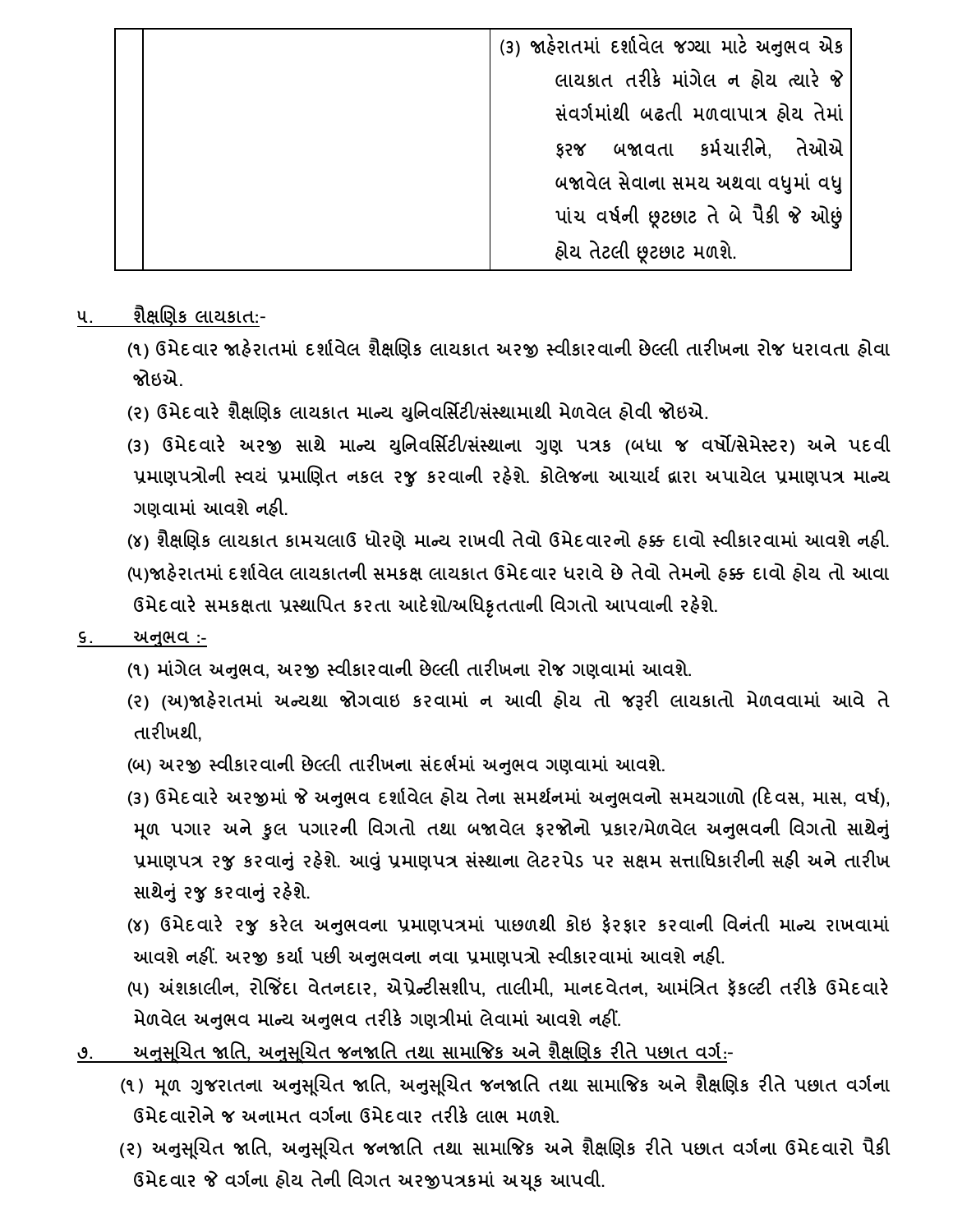- **(૩) ઉમેદવારે અરજીપત્રકની સાંબાંવધત કોલમમાાં જે તે અનામત કક્ષા દશાગવેલ નહી હોય તો પાછળથી અનામત વગગના ઉમેદવાર તરીકે લાભ મેળવવાનો હક્ક દાવો માન્ય રાખવામાાં આવશે નહીં.**
- **(૪) અનામત વગગનો લાભ મેળવવા ઇચ્છતા ઉમેદવારે તેના સમથગનમાાં સક્ષમ અવધકારી દ્વારા વનયત નમુનામાાં** આપવામાં આવેલ જાતિ પ્રમાણપત્રની નકલ અરજી સાથે અચૂક સામેલ કરવાની રહેશે. અરજીપત્રક સાથે જાતિ **પ્રમાણપત્રની નકલ સામેલ નહીં હોય તો તે પાછળથી સ્વીકારવામાાં આવશે નહીં અને અરજીપત્રક રદ થવાને પાત્ર બનશે.**
- **(૫) સામાજજક અને શૈક્ષચણક રીતે પછાત વગગના ઉમેદવારોને અનામતનો લાભ જો તેઓનો સમાવેશ ઉન્નત વગગમાાં" નહી થતો હોય તો જ મળવાપાત્ર થશે.**
- **(૬) (અ) સામાજજક અને શૈક્ષચણક રીતે પછાત વગગના ઉમેદવારોએ ઉન્નત વગગમાાં સમાવેશ ન થતો હોવા અંગેનુાં સામાજજક ન્યાય અને અવધકારરતા વવભાગનુાં તારીખ: ૦૬/૦૨/૧૯૯૬ના ઠરાવથી વનયત થયેલ ગુજરાતી નમનૂ ા 'પરરવશષ્ટ-ક' મુજબનુાં અથવા ઉક્ત વવભાગના તારીખ: ૨૭/૦૪/૨૦૧૦ના ઠરાવથી વનયત કરાયેલ ગુજરાતી નમ ૂના 'પરરવશષ્ટ-૪' મુજબનુાં પ્રમાણપત્ર રજૂકરવાનુાં રહેશે.**
- **(બ) "ઉન્નત વગગમાાં સમાવેશ નરહ હોવા અંગેનુાં પ્રમાણપત્ર" નાણાકીય વર્ગ ૨૦૧૬-૧૭ કે નાણાકીય વર્ગ ૨૦૧૭-૧૮ દરમ્યાન ઈસ્યુ કરાયેલ તથા તેની મહત્તમ અવવધ ઈસ્યુ થયા-વર્ગ સરહત ત્રણ નાણાકીય વર્ગની રહેશે તેવો ઉલ્લેખ કરવામા આવેલ હોય તેવ,ુાં પરાંતુઆવુાં પ્રમાણપત્ર સબાં ાંવધત જાહેરાત માટે ઓનલાઈન અરજી કરવાની છેલ્લી તારીખ સધુ ીમાાં ઈસ્યુકરાયેલ હોવુાં જોઈએ.**
- **નોંધ: ઉન્નત વગગમાાં સમાવેશ નરહ હોવા અંગેના પ્રમાણપત્રની માન્યતા/સ્વીકૃવત તથા સમયગાળા અને અવવધના અથગઘટન બાબતે સરકારશ્રીના ઠરાવો/પરરપત્રોની જોગવાઈઓ આખરી ગણાશે.**

**(ક) પરરચણત મરહલા ઉમેદવારોએ આવુપ્રમાણપત્ર તેમના માતા**-**વપતાની આવકના સાંદભગમાાં રજૂકરવાનુાંરહેશે**. **જો આવા ઉમેદવારોએ તેમના પવતની આવકના સાંદભગમાાં રજૂકરેલ હશેતો તેમની અરજી રદ્દ કરવામાાં આવશે**. **અરજી સાથે ગુજરાતી નમ ૂના** '**પરરવશષ્ટ**-**ક**' **અથવા** '**પરરવશષ્ટ**-**૪**' **નેબદલેઅંગ્રેજી નમ ૂના** 'Annexure-A' **માાં પ્રમાણપત્ર રજૂ કરેલ હશેતો પણ અરજી રદ્દ કરવામાાં આવશેકેમકે** 'Annexure-A' **ભારત સરકાર હેઠળ રોજગારી માટે આપવામાાં આવે છે, નરહ કે ગુજરાત સરકાર હેઠળ. જો કોઈ ઉમેદવારે વનયત સમયગાળા દરમ્યાન ઈસ્યુ થયેલ વનયત નમનૂ ાનુાં પ્રમાણપત્ર રજૂ કરેલ નરહ હોય તો તેઓની અરજી અમાન્ય** <u>ગણવામાં આવશે અને તેઓને બિનઅનામત જગ્યા સામે પણ વિચારણામાં લેવામાં આવશે નહિ.</u>

 **(ર્) ઉમેદવારે ઓનલાઈન અરજી કરતી વખતે જે 'ઉન્નત વગગમાાં સમાવેશ નરહ થવા અંગેનુાં પ્રમાણપત્ર' ની વવગતો જણાવેલ હોય તેની જ નકલ અરજી સાથે જોર્વાની રહેશે. જો આવા પ્રમાણપત્રમાાં કોઈ ભ ૂલ હોવાનેકારણે ઉમેદવાર જાહેરાતની છેલ્લી તારીખ બાદનુાં નવુાં પ્રમાણપત્ર મેળવેતો પણ સામાજજક અને શૈક્ષચણક રીતે પછાત વગગના ઉમેદવાર તરીકે પાત્ર થવા માટે ઓનલાઈન અરજીમાાં જણાવેલ પ્રમાણપત્ર જ માન્ય રહેશે.**

 **(ઇ) ઉન્નત વગગમાાં સમાવેશ ન થતો હોવા અંગેનુાં પ્રમાણપત્ર આપવા માટે ૬ માપદાં ર્ો ધ્યાને લેવાય છે. પ્રમાણપત્રની અવવધ હવે ત્રણ વર્નગ ી છે. પરાંતુ ઉક્ત માપદાંર્ો પૈકી કોઈપણ માપદાંર્માાં આ અવવધ દરમ્યાન ફેરફાર થાય તો તેની સ્વૈચ્ચ્છક જાહેરાત સાંબાંવધત ઉમેદવારે તથા તેના માતા-વપતા/વાલીએ સ્વયાં સબાં ાંવધત સત્તાવધકારી તેમજ તેના દ્વારા પ્રમાણપત્રમાાં કોઈ ફેરફાર કરવામાાં આવેતો ગુજરાત જાહેર સેવા આયોગને કરવાની રહેશે. ઉમેદવાર/માતા-વપતા/વાલી આવી જાહેરાત નરહિં કરીને કોઈપણ વવગતો છૂપાવશે તો તેઓ કાયદેસરની કાયગવાહીને પાત્ર બનશે અને તેઓએ મેળવેલ અનામતનો લાભ રદ્દ**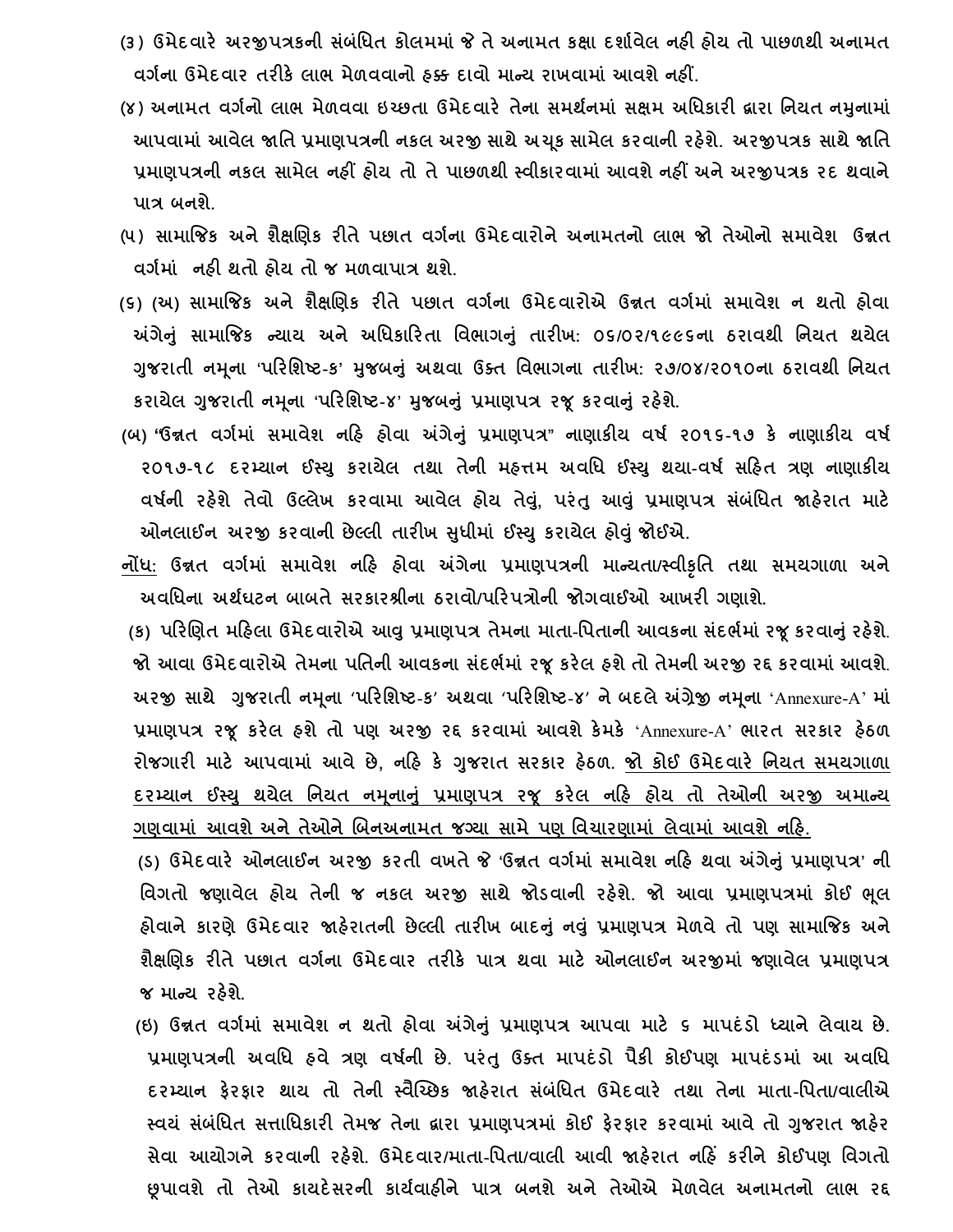**કરવાપાત્ર થશે. ઉન્નત વગગમાાં સમાવેશ નરહ થવા અંગેના પ્રમાણપત્ર મેળવવા માટેના કોઈપણ માપદાં ર્માાં ફેરફારની સ્વૈચ્ચ્છક જાહેરાત કરવાની જવાબદારી ઉમેદવાર/માતા-વપતા/વાલીની વ્યક્ક્તગત રીતેઅનેસયાં ક્ુત રીતેરહેશે.**

**(૭) સરકારની પ્રવતગમાન જોગવાઈ મુજબ અનામત કક્ષાના ઉમેદવારો ચબનઅનામત વગગના ઉમેદવારોની સાથે વનયત ધોરણો (અથાગત વયમયાગદા ,અનભુ વની લાયકાત, ચબનઅનામત વગગના ઉમેદવારો માટે અપનાવેલ હોય તેના કરતાાં વધુવવસ્ત ૃત કરેલ અન્ય ક્ષેત્ર) માાં છૂટછાટ લીધા વસવાય પોતાની ગુણવત્તાના આધારે પસાંદગી પામેતો ચબનઅનામત જગ્યાની સામેગણતરીમાાં લેવાના થાય છે. (૮) ઉમેદવારે અરજીમાાં જાવત અંગેજે વવગત દશાગવેલ હશેતેમાાં પાછળથી ફેરફાર કરવાની વવનાંતી**

**માન્ય રાખવામાાં આવશેનહી.**

### **૮. માજી સૈવનક**

 **(૧) માજી સૈવનક ઉમેદવારોએ અરજીપત્રકમાાં વવગતો આપવાની રહેશે.**

**(૨) માજી સૈવનક ઉમેદવારે રર્સ્ચાર્જ બુકની નકલ અરજીપત્રક સાથેઅચકૂ મોકલવાની રહેશે.**

## **૯. શારીરરક અશક્તતા ધરાવતા ઉમેદવારો**

 **(ક) શારીરરક અશક્તતા ધરાવતા ઉમેદવારોએ અરજીપત્રકમાાં વવગતો આપવાની રહેશે.**

**(ખ) શારીરરક અશક્તતા ૪૦% કે તેથી વધુહોય તેવા ઉમેદવારનેજ શારીરરક અશક્તતાનો લાભ મળવાપાત્ર રહેશે. શારીરરક અશક્તતાનો લાભ મેળવવા ઇચ્છતા ઉમેદવારે (૧) શ્રવણની ખામી (૨) હલન ચલન અશક્તતા અથવા મગજનો લકવો તેપૈકીની કઇ શારીરરક અશક્તતા છેતેદશાગવવ.ુાં**

**(ગ) જાહેરાતમાાં શારીરરક અશક્તતા ધરાવતા ઉમેદવારો માટે અનામત જગ્યા દશાગવેલ ન હોય, પરાંતુ જગ્યાની ફરજોનેઅનરૂુપ જે પ્રકારની શારીરરક અશક્તતા ધરાવતા ઉમેદવારોને પાત્ર ગણેલ હોય તેઓ તે જાહેરાત માટે અરજી કરી શકશે. આવા પ્રસાંગે ઉંમરમાાં છૂટછાટ મળશે.**

**(ઘ) શારીરરક અશક્તતા ધરાવતા ઉમેદવારે તેના સમથગનમાાં સામાન્ય વહીવટ વવભાગના તા.૧-૧૨-૨૦૦૮ના પરરપત્ર ક્રમાાંક-૧૦૨૦૦૮-૪૬૯૫૪૦-ગ-૨,થી વનયત થયેલ નમનૂ ામાાં સરકારી હોક્સ્પટલના સવુપ્રટેન્ર્ેન્ટ**

/સિવિલ સર્જન/મેડીકલ બોર્ડદ્રારા આપવામાં આવેલ પ્રમાણપત્રની નકલ અરજી સાથે અચુક મોકલવાની **રહેશે. જો પ્રમાણપત્રની નકલ સામેલ કરવામાાં નહીં આવેલ હોય તો તેપાછળથી સ્વીકારવામાાં આવશે નહીં શારીરરક અશક્તતા ઉમેદવાર તરીકેનો લાભ મળવાપાત્ર થશે નહીં.**

**(ચ) શારીરરક અશક્ત ઉમેદવારોના રકસ્સામાાં અરજી કયાગની તારીખ બાદ ભરતી પ્રરક્રયાના કોઇ પણ તબક્કે જે કોઇ ઉમેદવાર** "Physical Disabled" (**શારીરરક અશક્ત) બનેઅનેતેઅંગેજરૂરી દસ્તાવેજો/પરૂાવાઓ રજુકરે તો તેવા ઉમેદવારની રજૂઆત મળ્યા તારીખ પછીના ભરતી પ્રરક્રયાના જે પણ તબક્કા બાકી હોય તે તબક્કાથી જ તેવા ઉમેદવારને** "PD" **(શારીરરક અશક્ત) ઉમેદવાર તરીકેના મળવાપાત્ર તમામ લાભ/છૂટછાટ મળવાપાત્ર થશે. આવા લાભો કે છૂટછાટ ભરતી પ્રરક્રયાના પણુ ગ થયેલ તબક્કા માટે પશ્વાદવતી અસરથી આપી શકાશે નરહ.** 

## **૧૦. મરહલા ઉમેદવાર**

**મરહલાઓની અનામત જ્ગગ્યાઓ માટે જો યોગ્ય મરહલા ઉમેદવાર ઉપલબ્ધ નહીં થાય તો તેની જગ્યા જે તે કક્ષાના** (category)**પરુુર્ ઉમેદવારોનેફાળવી શકાશે.**

**જો ઉમેદવારનો સમાવેશ અનામત વગગ, માજી સૈવનક, શારીરરક અશક્તતા, મરહલા કે વવધવા પૈકીના વવકલ્પો પૈકી એક થી વધુવવકલ્પોમાાં થતો હોય તેવા રકસ્સામાાં તેનેલાગુપર્તા વવકલ્પો પૈકી જેમાાં વધુલાભ મળવાપાત્ર હશે તે મળશે.**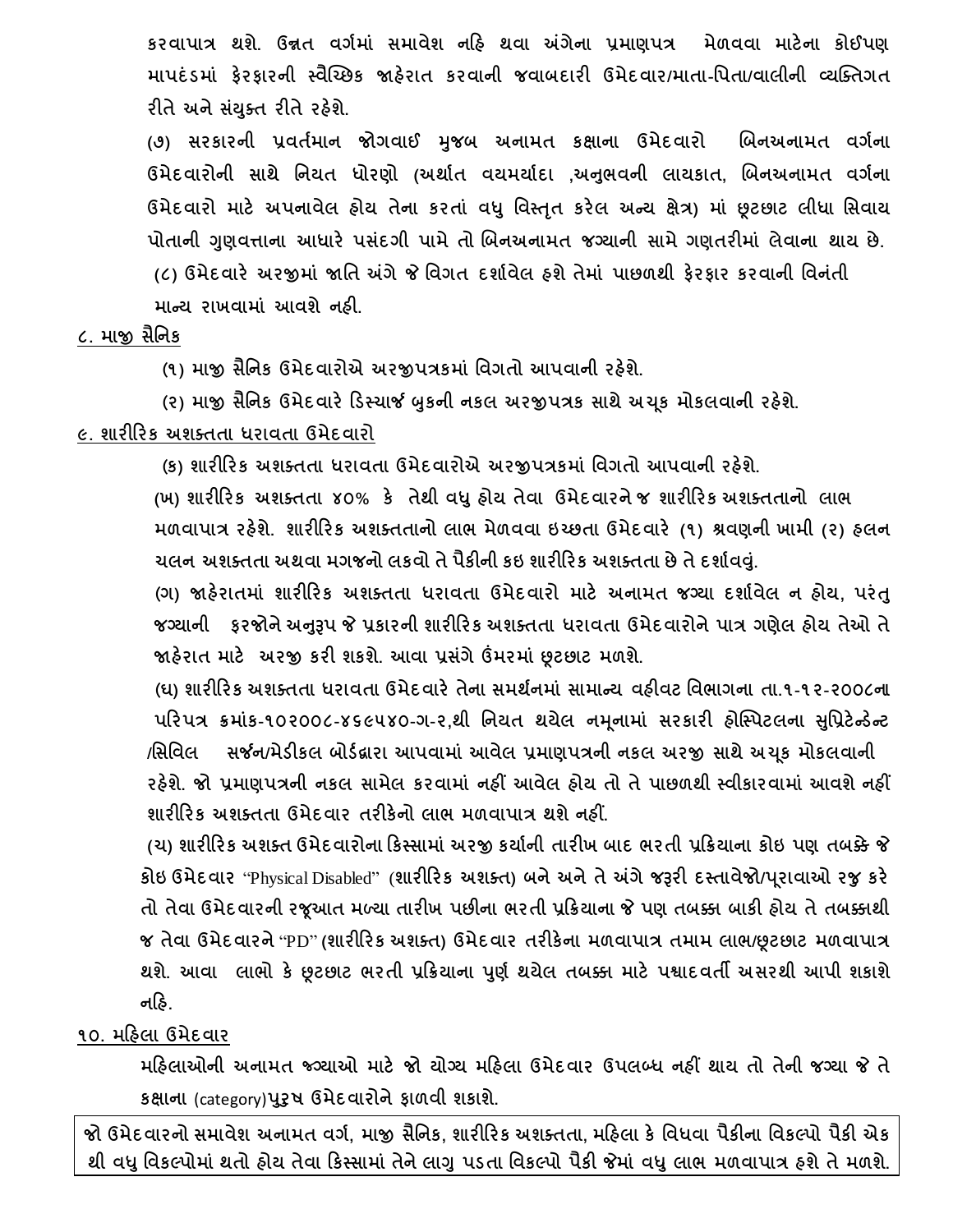#### **૧૧. વવધવા ઉમેદવાર**

 **(૧) ઉમેદવાર વવધવા હોય તો અરજીપત્રકમાાં તેકોલમ સામે"હા" અવશ્ય લખવુાં અન્યથા "લાગુપર્તાંુનથી" એમ દશાગવવુાં .**

**(૨) વવધવા ઉમેદવારેજો પનુ : લગ્ન કરેલ હોય તો અરજી પત્રકમાાં તેકોલમ સામે"હા" અચકૂ લખવુાં અન્યથા" લાગુપર્તાંુનથી" એમ દશાગવવુાં .**

**(૩) વવધવા ઉમેદવારેપનુ : લગ્ન કરેલ ન હોય અને વવધવા ઉમેદવાર તરીકે લાભ મેળવવા ઇચ્છતા હોય તો અરજી સાથેપનુ : લગ્ન કરેલ નથી તેવી એરફર્ેવવટ રજુકરવાની રહેશે.** 

**(૪) વવધવા ઉમેદવારને સરકારની પ્રવતમગ ાન જોગવાઈ મુજબ તેઓએ મેળવેલ ગુણમાાં પાાંચ ટકા ગુણ ઉમેરવામાાં આવશે.**

 **(પ) કોઇ મરહલા ઉમેદવાર જાહેરાત માટે અરજી કરે તે સમયે ''વવધવા'' ન હોય, પરાંતુઅરજી કયાગ બાદ અથવા જાહેરાત પ્રવસધ્ધ થયાની છેલ્લી તારીખ વીતી ગયા બાદ અથવા ભરતી પ્રરક્રયાના કોઇપણ તબક્કે** "**વવધવા**" **બને અને તે અંગે જરૂરી દસ્તાવેજી પરૂાવાઓ રજુકરે તો તેની રજુઆત મળ્યા તારીખ પછીના ભરતી પ્રરક્રયાના જે પણ તબકકા બાકી હોય તેતબકકાથી જ તેવા મરહલા ઉમેદવારોને'' વવધવા મરહલા ઉમેદવાર ''તરીકેના લાભ આપવામાાં આવશે.** 

**૧૨. ના વાાંધા પ્રમાણપત્ર:-**

**(૧) ગુજરાત સરકારના સરકારી/અધસગ રકારી/સરકાર હસ્તકના કોપોરેશન/કાં પનીઓમાાં સેવા બજાવતા અવધકારીઓ/કમગચારીઓ આયોગની જાહેરાતના સાંદભગમાાં બારોબાર અરજી કરી શકશે અને તેની જાણ ઉમેદવારે પોતાના વવભાગ/ખાતા/કચેરીને અરજી કયાગની તારીખથી રદન-૭ માાં અચ ૂક કરવાની રહેશે. જો ઉમેદવારના વનયોક્તા તરફથી અરજી મોકલવાની છેલ્લી તારીખ બાદ ૩૦ રદવસમાાં અરજી કરવાની પરવાનગી નહીં આપવાની જાણ કરવામાાં આવશેતો તેઓની અરજી નામજાં ુર કરી ઉમેદવારી રદ કરવામાાં આવશે.**

**(૨) કેન્ર સરકારની અથવા અન્ય કોઇપણ રાજ્ય સરકારની નોકરીમાાં હોય તેવા ઉમેદવારે ખાતા મારફત અરજી મોકલવાની રહેશે અથવા આ અરજી સાથેવનમણકૂ અવધકારીનુાં ના વાાંધા પ્રમાણપત્ર રજુકરવાનુાં રહેશે.**

**(૩) રૂબરૂ મુલાકાત સમયેઉમેદવારે સક્ષમ અવધકારી દ્વારા આપવામાાં આવેલ ના વાાંધા પ્રમાણપત્ર રજુકરવાનુાં રહેશે.**

#### **૧૩. ગેરલાયક ઉમેદવાર:-**

**ગુજરાત જાહેર સેવા આયોગ કે અન્ય જાહેર સેવા આયોગ અથવા અન્ય સરકારી / અધગ સરકારી / સરકાર હસ્તકની સાંસ્થાઓ દ્વારા ઉમેદવાર ક્યારેય પણ ગેરલાયક ઠરાવેલ હોય તો તેની વવગત અરજીપત્રકમાાં આપવાની રહેશે. જો ઉમેદવારનો ગેરલાયકનો સમય ચાલુહશેતો આવા ઉમેદવારની અરજી રદ થવાનેપાત્ર બનશે.**

## **૧૪. ફરજજયાત વનવ ૃવત્ત, રુખસદ, બરતરફ :-**

**અગાઉ ઉમેદવારનેસરકારી સેવા/ સરકાર હસ્તકની કાં પની કે બોર્ગ કોપોરેશનમાાંથી ક્યારેય પણ ફરજજયાત વનવ ૃવત્ત, રુખસદ કે બરતરફ કરવામાાં આવેલ હોય તો અરજીપત્રકમાાં તેની વવગત આપવાની રહેશે.**

## **૧૫. અગત્યની જોગવાઇઓ:-**

 (**૧) આ જગ્યાની વનમણ ૂક માટે સીધી ભરતીથી પસદાં ગીની પરક્રયા અનસુ રવાની થાય છે. જે માટે** The Gujarat Public Service Commission Procedure (Amendment) Rules 2016, **અનસુ ાર ઉમેદવારોની પસાંદગી પ્રાથવમક કસોટી અને રૂબરૂ મુલાકાત યોજીનેકરવામાાં આવશે. પ્રાથવમક કસોટીના ગુણક્રમાનસુ ાર જરૂરી અરજીઓની ચકાસણી કરી ઉમેદવારોની રૂબરૂ મુલાકાત માટેની પાત્રતા નક્કી કરાશે. આ કસોટીનુાં માધ્યમ આયોગ અન્યથા**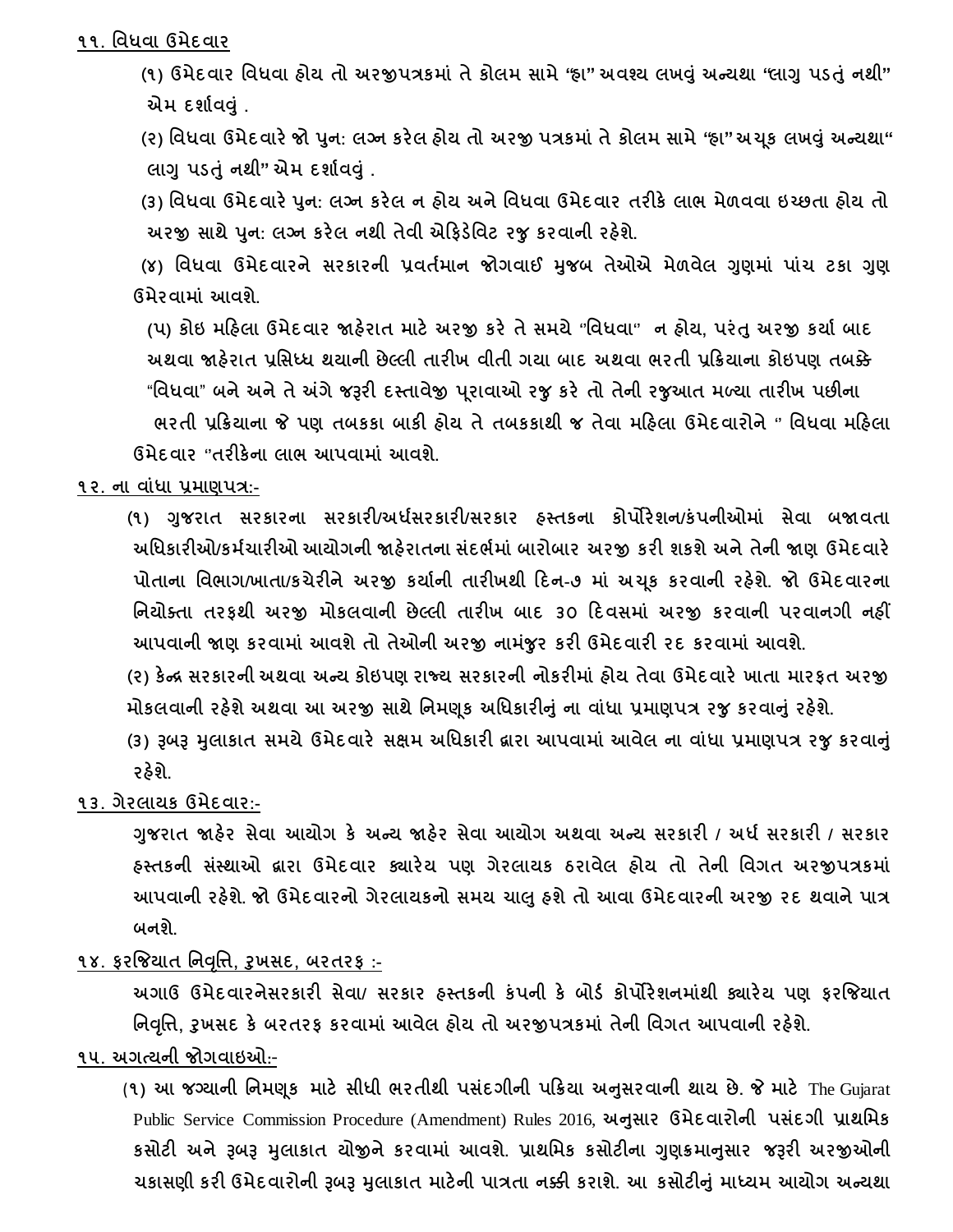**નક્કી કરશે નહીં તો ગુજરાતી રહેશે. પ્રાથવમક કસોટી સામાન્યત: અમદાવાદ**/**ગાાંધીનગર ખાતે લેવામાાં આવશે**, **અનેઉમેદવારોએ સ્વ ખચેઉપક્સ્થત રહેવાનુાં રહેશે.**

 **(૨) પ્રાથવમક કસોટીમાાં મેળવેલ ગુણ આખરી પસદાં ગી માટે ગણવામાાં આવશે. રૂબરૂ મુલાકાત માટે બોલાવવાના થતા ઉમેદવારોમાાં**, **જો કોઇ ઉમેદવારોના પ્રાથવમક કસોટીમાાં ૧૦% કે તેથી ઓછા ગુણ હશેતો તેમનેરૂબરૂ મુલાકાત માટે પાત્રતા નક્કી કરવા અરજી ચકાસણીને પાત્ર ઉમેદવારોની યાદી માટે વવચારણામાાં લેવામાાં આવશે નહી.**

 **(૩)પ્રાથવમક કસોટીમાાં સામાન્ય અભ્યાસના ૧૦૦ ગુણ માટે ૧૦૦ પ્રશ્નો રહેશે અને સબાંવધત વવર્યના ૨૦૦ ગુણ માટે ૨૦૦ પ્રશ્નો રહેશે.**

 **(૪)ઉમેદવારોની આખરી પસાંદગી ૫૦ ટકા ગુણભાર પ્રાથવમક કસોટીના ૩૦૦ ગુણમાથી મેળવેલ ગુણ અને ૫૦ ટકા ગુણભાર રૂબરૂ મુલાકાતના ૧૦૦ ગુણમાાંથી મેળવેલ ગુણના આધારે કરવામાાં આવશે. એટલેકે પ્રાથવમક કસોટીમાાં ૩૦૦ ગુણમાાંથી મેળવેલ ગુણને૫૦ ટકા ગુણભાર અનેરૂબરૂ મુલાકાતમાાં ૧૦૦ ગુણમાાંથી મેળવેલ ગુણને૫૦ ટકા ગુણભાર ગણી કુલ ૧૦૦ ગુણમાાંથી ગુણ આપવામાાં આવશે.**

**સ્પષ્ટીકરણ :- જો ઉમેદવારે પ્રાથવમક કસોટીમાાં ૩૦૦ ગુણમાાંથી ૧૫૦ ગુણ મેળવેલ હશેઅનેરૂબરૂ મુલાકાતમાાં ૧૦૦ ગુણમાાંથી ૬૦ ગુણ મેળવશેતો લેચખત પ્રાથવમક કસોટીના ૫૦ ટકા ગુણભાર મુજબ ૨૫ ગુણ અનેરૂબરૂ મુલાકાતના ૫૦ ટકા ગુણભાર મુજબ ૩૦ ગુણ એમ કુલ ૫૫ ગુણ થશે.**

 **(૫) સીધી પસાંદગીથી ભરતી અન્વયે આયોગ દ્વારા પ્રવસધ્ધ થયેલ જાહેરાત માટે કુલ જગ્યાની સાંખ્યા સામે નોંધાયેલ કુલ** Online Applications (Duplicate Applications **બાદ કયાગ પછીની** Valid Online Applications) **ની સાંખ્યા ૨૫ કરતા વધુહોય ત્યારે તેજાહેરાત અન્વયેપ્રથમ પ્રાથવમક કસોટી યોજવામા આવશેઅનેપ્રાથવમક કસોટીના પરરણામના આધારે ઉમેદવારો પાસેથી અરજીપત્રક અને જરૂરી દસ્તાવેજો મેળવી આગળની કાયગવાહી કરવામા આવશે. પરાંતુજો સીધી પસાંદગીથી ભરતી અન્વયે આયોગ દ્વારા પ્રવસધ્ધ થયેલ જાહેરાત અન્વયે નોંધાયેલ કુલ** Online Valid Applications **ની સાંખ્યા ૨૫ કે તેથી ઓછી હોય તો આયોગનો આદેશ મેળવી નોંધાયેલ બધા જ ઉમેદવારો પાસેથી અરજીપત્રક તથા જાહેરાતની જોગવાઇઓ મુજબ જરૂરી તમામ દસ્તાવેજ માંગાવી પ્રથમ અરજી ચકાસણી કયાગ બાદ પ્રાથવમક કસોટી યોજવામા આવશે**.

- (**૬) પ્રાથવમક કસોટીમાાં ઉમેદવારને** O.M.R. Sheet **માાં જવાબ આપવા માટે** A, B, C, D **અને** E **એમ પાાંચ વવકલ્પ આપવામાાં આવશે**, **પાાંચમો વવકલ્પ** E 'Not attended' **તરીકેનો રહેશે. જો ઉમેદવારે તમામ વવકલ્પો ખાલી રાખ્યા હોય (**encode **કયાગન હોય) અથવા ખોટા જવાબ આપેલ હોય તો પ્રત્યેક વનવશ્રત ગુણના ૦.૩** Negative Marks **કાપવામાાં આવશે. અને જો પાાંચમો વવકલ્પ** E 'Not attended' **એનકોર્ કરેલ હોય તો "શ ૂન્ય**" **ગુણ કાપવાના રહેશે. અથાગત માત્ર** E 'Not attended' **વવકલ્પ જ** encode **કયો હશેતો તેપ્રશ્ન માટે કોઇ નેગેટીવ ગુણ કાપવામાાં આવશે નહીં.**
- **(૭) રૂબરૂ મુલાકાતમાાં આયોગની સચુ નાઓ /ધોરણો મુજબ જાહેરાતમાાં દશાગવેલ કેટેગરી વાઈઝ જગ્યાની સાંખ્યાને ધ્યાનેલઈ નીચેમુજબ અનસુ રવાનુાં રહેશે.**

| કલ જગ્યાઓ      | <u>કુલ જગ્યાઓ પૈકી રૂબરૂ મુલાકાત માટે બોલાવ</u> વામાં આવનાર |  |
|----------------|-------------------------------------------------------------|--|
|                | ઉમેદવારોનીસંખ્યા                                            |  |
| ٥٩             | <b>OS</b>                                                   |  |
| 0 <sup>2</sup> | 0C                                                          |  |
| 03             | 90                                                          |  |
| ૦૪ કે તેથી વધુ | કુલ જગ્યાઓથી ૦૩ ગણા                                         |  |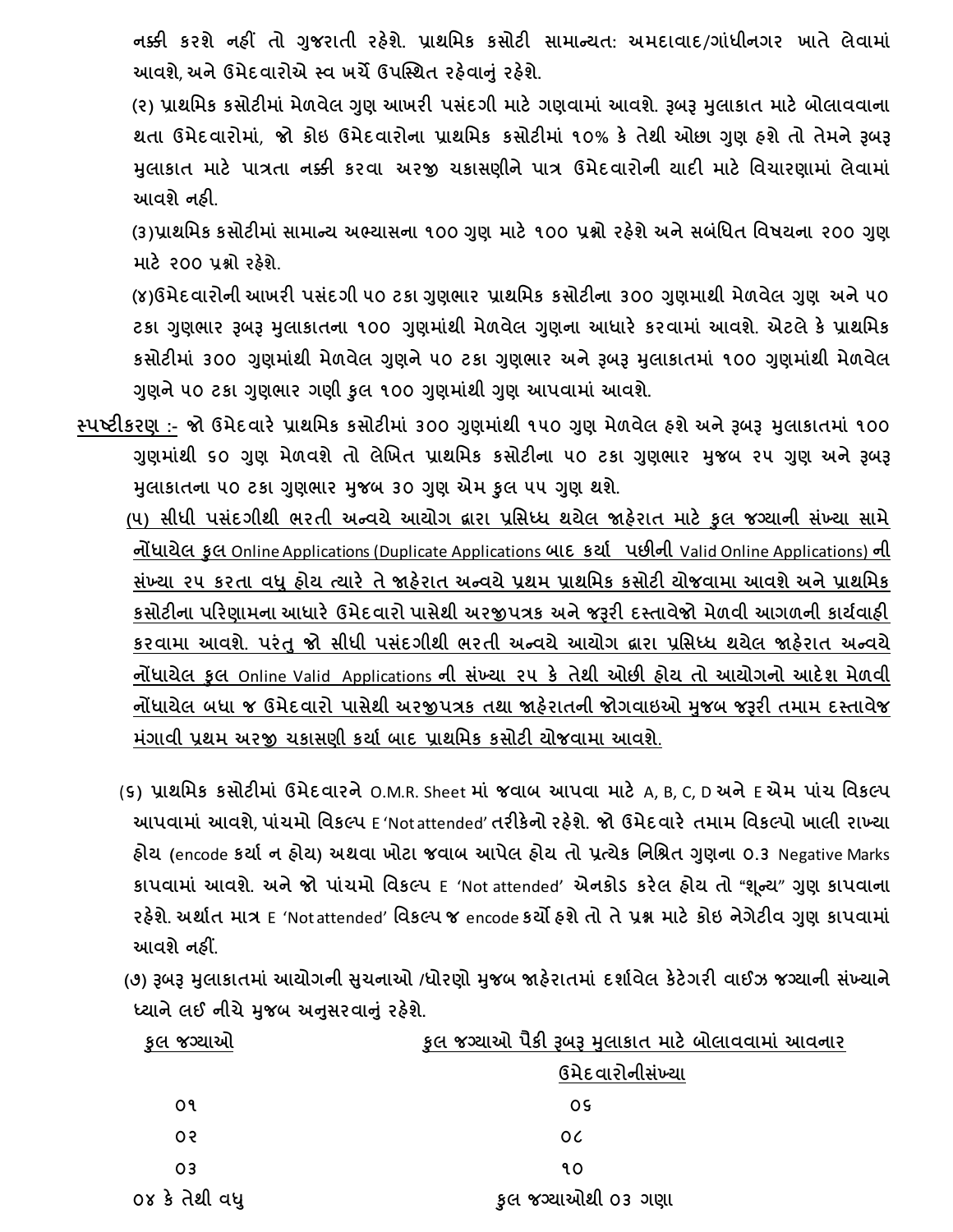- **(૮) પ્રાથવમક કસોટીમાાં મેળવેલ ગુણ આખરી પસદાં ગી માટે ગણવામાાં આવશે. તેમજ ઉપયક્ુગત કોલમમાાં દશાગવેલ સખ્ાં યા પ્રમાણેરૂબરૂ મુલાકાત માટેબોલાવવાના થતા ઉમેદવારોમાાં**, **જો કોઇ ઉમેદવારના પ્રાથવમક કસોટીના ૧૦ ટકા કે તેથી ઓછા ગુણ હશેતો રૂબરૂ મુલાકાતનેપાત્ર ગણવામાાં આવશેનહીં.**
- **(૯) જાહેરાતમાાંઠરાવેલ લઘુતમ લાયકાત તેમજ અનભુ વ કરતાાંવધુશૈક્ષચણક લાયકાત અને/અથવા વધુઅનભુ વ અને/અથવા લાયકાતમાાં ઊંચી ટકાવારીનેઆધારે રૂબરૂ મુલાકાત માટે આયોગ ઉમેદવારોની સખ્ાં યા મયાગરદત કરી શકશે.**
- **(૧૦ ઇન્ટરવ્યુકવમટી દ્વારા રૂબરૂ મુલાકાતમાાં ઉમેદવારના એકાંદર દેખાવ (**Overall Performance**) ને ધ્યાને લેવામાાં આવશેઅનેઇન્ટરવ્યુકવમટી ઇન્ટરવ્યુદરમ્યાન ઉમેદવારના** Overall Performance **ને ધ્યાનમાાં રાખી ચચાગ વવચારણા કયાગ બાદ સવાગનમુ તેગુણ આપશે.**
- (**૧૧) માજી સૈવનકો તથા શારીરરક અશક્ત ઉમેદવારોની જગ્યાઓ અનામત હોય ત્યારે સબાંવધત કેટેગરીના માજી સૈવનક તથા શારીરરક અશક્ત ઉમેદવારો પૈકી જે ઉમેદવારો આ પ્રમાણેના લઘુતમ ગુણ મેળવતા હશેતેમને સબાંવધત કેટેગરીની અનામત જગ્યા સામે ગણવામાાં આવશે. જો જાહેરાતમાાં જણાવ્યા પ્રમાણેની આ કેટેગરીઓ માટે રાખવામાાં આવેલ અનામત જગ્યાઓ માટે આ લઘુતમ ગુણ મેળવતા ઉમેદવારો પ્રાપ્ત ન થાય કે પરુતી સખ્ાં યામાાં પ્રાપ્ત ન થાય તો સબાંવધત કેટેગરીના લઘુતમ ગુણના ૧૦ % ધોરણ હળવુકરીનેપસદાં ગી કરવામાાં આવશે.**

 **(૧૨) મરહલા ઉમેદવારો માટે લઘુતમ ગુણના ૧૦ ટકા નુાં ધોરણ હળવુકરીનેપસદાં ગી પદ્ધવત અનસુ રવાની રહેશે અને રૂબરૂ મુલાકાત બાદ જે તે કેટેગરીના મરહલા ઉમેદવારો માટેની અનામત સાંખ્યા જેટલા મરહલા ઉમેદવારોથી વધુઉમેદવારો ઉપલબ્ધ થાય તો ભલામણ યાદીમાાં મરહલા ઉમેદવારોનો સમાવેશ થયા બાદ બાકીના મરહલા ઉમેદવારોની પ્રવતક્ષાયાદીમાાં પસદાં ગી ગણવામાાં આવશેઆ જોગવાઇ મુજબ લઘુતમ લાયકી ધોરણ આ મુજબ રહેશે. ચબન અનામત વગગના મરહલા ઉમેદવારો માટે ૪૫ ગુણ તેમજ અનામત વગગના મરહલા ઉમેદવારો માટે ૩૧ ગુણ રાખવામાાં આવશે.**

**૧૬. રૂબરૂ મુલાકાત:-**

 **(૧) રૂબરૂ મુલાકાત આયોગની કચેરી ખાતેજ લેવામાાં આવશે. ઉમેદવારે પોતાના ખચેઉપક્સ્થત થવાનુાં રહેશે. (૨) અનસુ ચૂચત જાવત, અનસુ ચૂચત જનજાવતના ઉમેદવારો તથા બેરોજગાર ઉમેદવારો કે જેઓના માતા-વપતા ની વાવર્િક આવક આવકવેરાનેપાત્ર ન હોય તેઓનેતેમના રહેઠાણના સ્થળેથી રૂબરૂ મુલાકાત માટેઆવવા તથા જવા માટેગુજરાત એસ.ટી. વનગમ દ્વારા વનયત થયેલ રટરકટના દર પ્રમાણેબસ ભાડુાં મળવાપાત્ર થશે. આ માટે ઉમેદવારેરૂબરૂ મુલાકાતના રદવસેવનયત ફોમગભરવાનુરહેશેઅનેતેની સાથેઅસલ રટરકટ રજુકરવાની રહેશે. (૩) રૂબરૂ મુલાકાતના રદવસેરૂબરૂ મુલાકાતના પત્રમાાં દશાગવવામાાં આવેલ અસલ પ્રમાણપત્રો રજુ કરવાના રહેશે. જો ઉમેદવાર અસલ પ્રમાણપત્ર રજુકરશેનહીં તો તેઓ રૂબરૂ મુલાકાત માટે પાત્ર બનશેનહીં તેની ખાસ નોંધ લેવી.**

- **૧૭. નીચેદશાગવ્યા મુજબની અરજીઓ રદ કરવામાાં આવશે. (આ યાદી માત્ર દષ્ટાાંત સ્વરૂપે છે જે સાંપ ૂણગ નથી)**
- **(૧) આયોગના ઓનલાઇન મુસદ્દા મુજબ અરજી કરેલ ન હોય**
- **(૨) અરજીમાાં દશાગવેલ વવગતો અધ ૂરી કે અસાંગત હોય.**
- **(૩) અરજીમાાં ઉમેદવારે સહી અપલોર્ કરેલ ન હોય.**
- **(૪) અરજી ફેક્સથી અથવા ઈ-મેઇલ થી મોકલાવેલ હોય.**
- **(૫) અરજીમાાં પાસપોટગ સાઈઝનો ફોટોગ્રાફ અપલોર્ કરેલ ન હોય.**
- **(૬) અરજી સાથે પ ૂરેપ ૂરી ફી ભરેલ ન હોય.**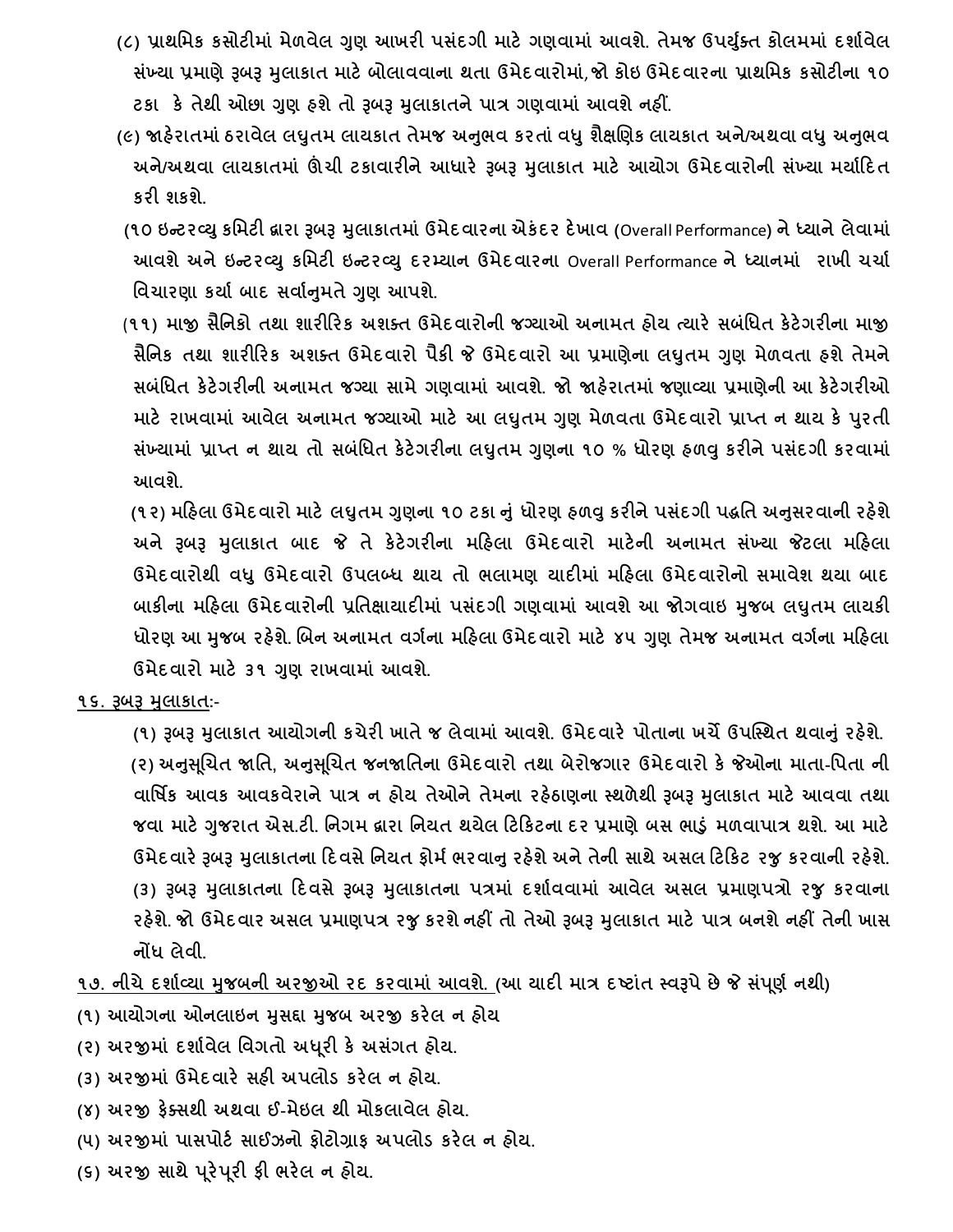- **(૭) અનસુ ચૂચત જાવત, અનસુ ચૂચત જનજાવત, સા.શૈ.પ.વગગ તથા શારીરરક અશક્તતા ધરાવતા ઉમેદવારે અરજીપત્રક સાથે સક્ષમ અવધકારી દ્વારા અપાયેલ પ્રમાણપત્રની નકલ રજુકરેલ ન હોય.**
- **(૮) માજી સૈવનક ઉમેદવારે રર્સ્ચાર્જ બુકની નકલ રજુકરેલ ન હોય**
- **(૯) ઉમેદવારે શૈક્ષચણક લાયકાતના સદાં ભગમાાં માકગશીટ/પદવી પ્રમાણપત્રની નકલ રજુકરેલ ન હોય.**
- **(૧૦) જન્મ તારીખ માટે એસ.એસ.સી.ઇ. પ્રમાણપત્રની નકલ રજુકરેલ ન હોય.**
- **(૧૧) ઉમેદવારે અરજીપત્રકમાાં અનભુ વ દશાગવેલ હોય (જેના આધારે પાત્રતા નક્કી કરવાની થતી હોય) પરાંતુતેના સમથનગ માાં પ્રમાણપત્ર રજુ કરેલ ન હોય અથવા તો રજુ કરેલ પ્રમાણપત્રમાાં તેઓનો અનભુ વનો સમયગાળો, મળુ પગાર,કુલપગાર અનેઅનુભવનો પ્રકાર દશાગવેલ ન હોય તથા સાંસ્થાના લેટર પેર્ ઉપર ન હોય.**
- (૧૨) ઓન લાઈન જાહેરાતની અરજી કરવાની રીત ક્રમાંક: ૧૫ નીચે સુચવેલ (ઉમેદવારોને સબંધિત) પ્રમાણપત્રો / અને **જેના આધારેપાત્રતા નક્કી કરવાની થતી હોય તેવા લાગુપર્તા આધાર પરુાવાની પ્રમાચણત કરેલ નકલો આયોગને મોકલવામા આવેલ અરજીપત્રક સાથેજોર્ેલ નહીં હોય તેવા ઉમેદવારોની અરજી અધરુી ગણીનેરદ ગણવામા આવશે.**
- **૧૮. વનમણ ૂક:-**
- **(૧) ઉપરની જાહેરાત સાંબાંધમાાં વનમણ ૂક માટે પસાંદ થયેલા ઉમેદવારની સરકારશ્રી ના સાંબાંવધત વવભાગને આયોગ દ્વારા ભલામણ કરવામાાં આવશે. ઉમેદવારોએ આખરી વનમણકૂ પત્ર મેળવતાાં પહેલાાં કોમ્પ્યટુર અંગેની સીસીસી અથવા તેની સમકક્ષ રાજ્ય સરકાર વખતો વખત નક્કી કરે તેવી લાયકાત મેળવી લેવાની રહેશે. આ પ્રકારની લાયકાત નહીં ધરાવનાર ઉમેદવાર વનમણ ૂકને પાત્ર બનશે નહીં.**
- **(૨) વનમણ ૂક અંગેની સઘળી કાયગવાહી સરકારશ્રી દ્વારા કરવામાાં આવતી હોવાથી આ અંગેનો કોઇપણ પત્રવ્યવહાર આયોગ ધ્યાને લેશે નહીં.**
- **(૩) ઉમેદવારે તેની શૈક્ષચણક લાયકાત /અનભુ વ/ઉંમર વગેરેના સમથનગ માાં રજુ કરેલ પ્રમાણપત્રો કોઇપણ તબક્કે અયોગ્ય માલમુ પર્શેતો તેની ઉમેદવારી રદ થશેતેમજ ભલામણ બાદની વનમણકૂપણ રદ થવાનેપાત્ર રહેશે અને આવા ઉમેદવાર ભારતીય ફોજદારી ધારા હેઠળની કાયગવાહી ને પાત્ર થશે, જેથી ઉમેદવારને સલાહ આપવામાાં આવે છે કે, તેમણે રજુ કરેલા પ્રમાણપત્રો ખબુ જ ચોકસાઈથી પણુ ગ રીતેખરાઈ કયાગ બાદ જ આયોગમાાં રજુકરવા.**
- <u>૧૯. ગેરવર્તણૂંક અંગે દોષિત ઠરેલા ઉમેદવારો વિરૂધ્ધ પગલાં</u>

 **ઉમેદવારોને આથી ચેતવણી આપવામાાં આવે છે કે તેઓએ અરજીપત્રકમાાં કોઇપણ પ્રકારની ખોટી મારહતી દશાગવવી નહી, તેમજ આવશ્યક મારહતી છૂપાવવી નહી, ઉપરાાંત તેઓએ રજુ કરેલ અસલ દસ્તાવેજો કે તેની પ્રમાચણત નકલમાાં કોઇપણ** સંજોગોમાં સુધારો અથવા ફેરફાર અથવા બીજા કોઇપણ ચેડાં કરવા નહીં અથવા તેઓએ આવા ચેડાં કરેલ/બનાવટી દસ્તાવેજો **રજુ કરવા નહી, જો એકજ બાબતના બે કે તેથી વધુ દસ્તાવેજોમાાં અથવા તેની પ્રમાચણત નકલમાાં કોઇપણ પ્રકારની અચોકસાઇ અથવા વવસાંગતતા જણાય તો તે વવસાંગતતાઓ બાબતની સ્પષ્ટતા રજુ કરવી. જો કોઇ ઉમેદવાર આયોગ દ્વારા દોવર્ત જાહેર થયેલ હોય અથવા થાય તો,**

- **(૧) તેઓની ઉમેદવારી અંગે કોઇપણ રીતે યોગ્યતા પ્રાપ્ત કરવા,**
- **(ર) નામ બદલીને પરીક્ષા આપવી,**
- **(૩) કોઇ અન્ય વ્યક્ક્ત દ્વારા છળ કપટથી કામ પણૂ ગકરાવ્યુહોય,**
- **(૪) બનાવટી દસ્તાવેજ રજુકયાગ હોય,**
- **(પ) અગત્યની બાબત છપાવવા અથવા દોર્મકુત અથવા ખોટા વનવેદનો કરેલ હોય,**
- **(૬) તેઓની ઉમેદવારી અંગે કોઇપણ અવનયવમત કેઅનુચચત ઉપાયોનો સહારો લીધો હોય,**
- **(૭) કસોટી સમયેકોઇ અનુચચત સાધનોનો ઉપયોગ કયો હોય,**
- **(૮) ઉત્તરવહીમાાં અશ્લીલ ભાર્ા કેઅવશષ્ટ બાબતો સરહતની અસાંગત બાબતો રજુકરેલ હોય,**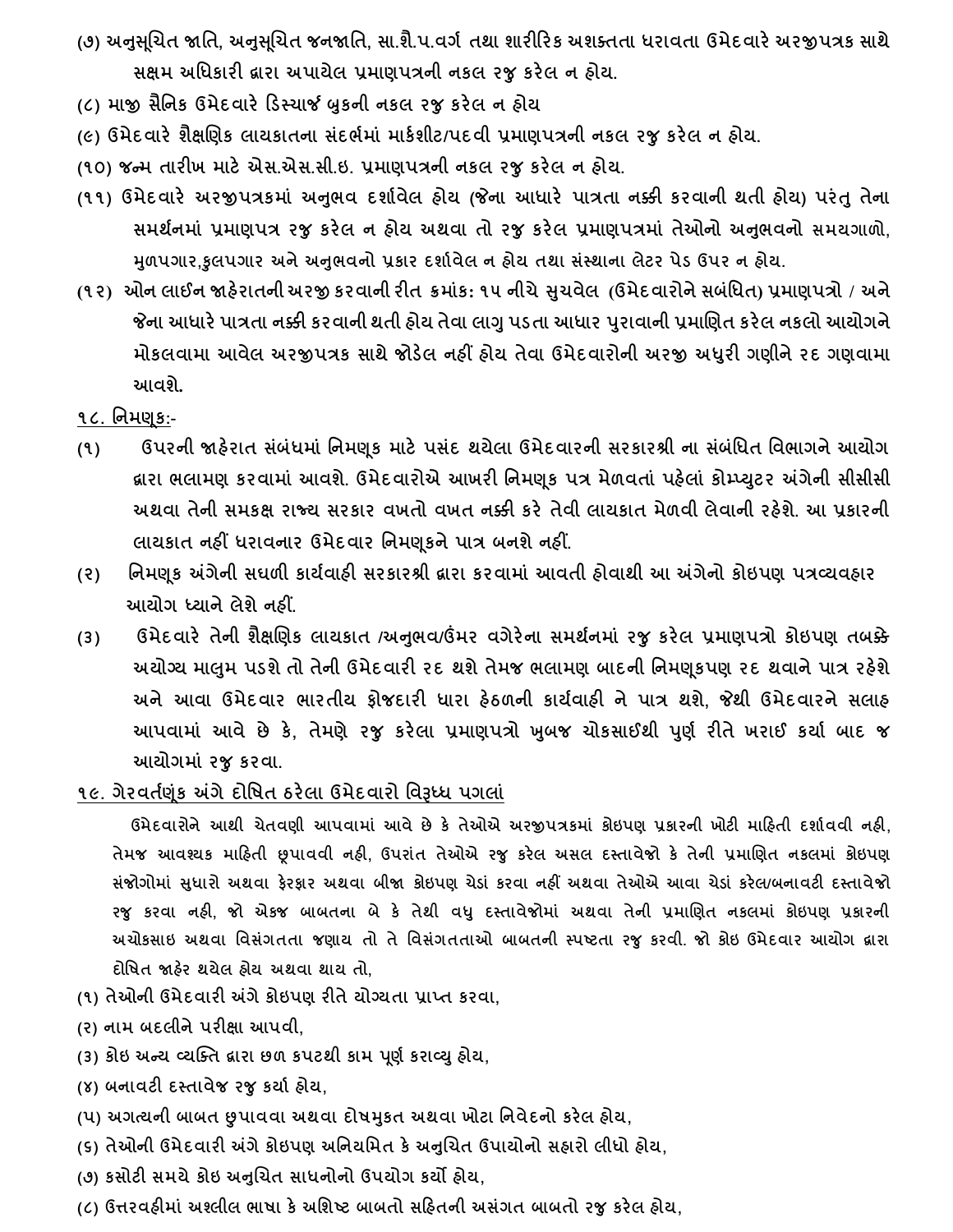- **(૯) પરીક્ષા ખાંર્માાં કોઇપણ રીતની ગેરવતગણ ૂક આચરવી, જેવી કે અન્ય ઉમેદવારની જવાબવહીની નકલ કરવી, પસ્ુતક, ગાઇર્, કાપલી તેવા કોઇપણ છાપેલ કે હસ્તચલચખત સારહત્યની મદદથી અથવા વાતચચત દ્વારા કે કોઇ સાાંકેવતક રીતે નકલ કરવા કે અન્ય ઉમેદવારોને નકલ કરાવવાની ગેરરીતીઓ પૈકી કોઇપણ ગેરરીતી આચરવા માટે,**
- **(૧૦) આયોગ દ્વારા પરીક્ષાની કામગીરી અંગેવનયકુત થયેલા કમગચારીઓનેપજવણી કરવી, કોઇપણ પ્રકારની શારીરરક ઇજા પહોચાર્વી, અથવા**
- **(૧૧) ઉપરોકત જોગવાઇઓમાાં ઉલ્લેખાયેલ દરેક અથવા કોઇપણ કૃત્ય કરવા કેકરાવવા તેણેકેસીધી અથવા આર્કતરી રીતે આયોગ પરદબાણ લાવનાર ઉમેદવાર નીચે દશાગવેલ વશક્ષા ઉપરાાંત આપોઆપ પ્રયત્ન કયો હોય, ફોજદારી કાયગવાહીનેપાત્ર બનશે.**
	- **(ક) આયોગ દ્વારા તે પસાંદગીના ઉમેદવાર તરીકે ગેરલાયક ઠરાવી શકાશે, અને /અથવા**
	- **(ખ) તેનેઆયોગ લેતેવી કોઇપણ પરીક્ષા કેકોઇપણ રૂબરૂ મલુ ાકાત માટેકાયમી કેમકુરર મદુત માટે (૧)આયોગ દ્વારા લેવાનાર કોઇપણ પરીક્ષા કે પસાંદગી માટે, અને**
		- **(ર)રાજય સરકાર હેઠળની કોઇપણ નોકરીમાાંથી સરકાર દ્વારા ગેરલાયક ઠરાવી શકાશે અને**
	- (ગ) જો સરકારી સેવામાં અગાઉથી જ હોય તો તેના વિરૂધ્ધ સમુચિત નિયમો અનુસાર શિસ્તભંગના પગલાં લઇ શકાશે.
- **(૧ર) ઉપરોકત વવગતોમાાં વનરદિષ્ટ કરેલ વશક્ષા કરતા પહેલા આયોગ/ સરકાર દ્વારા ઉમેદવારને /કમગચારીને**
	- **(૧) આરોપનામામાાં તેમની સામેના સ્પષ્ટ આરોપો અથવા કેસના પ્રકાર બાબતે,**
	- **(ર) લેખીતમાાં વશક્ષા અંગેબચાવનામ-ુાં હકીકત રજુકરવા અને**
	- **(૩) વશક્ષા અંગેવનયત સમય મયાગદામાાં રૂબરૂ રજુઆત કરવાની તક આપવામાાં આવશે.**

(**પી.આર.જોર્ી) સાંયકુત સચચવ ગજુ રાત જાહેર સેવા આયોગ.**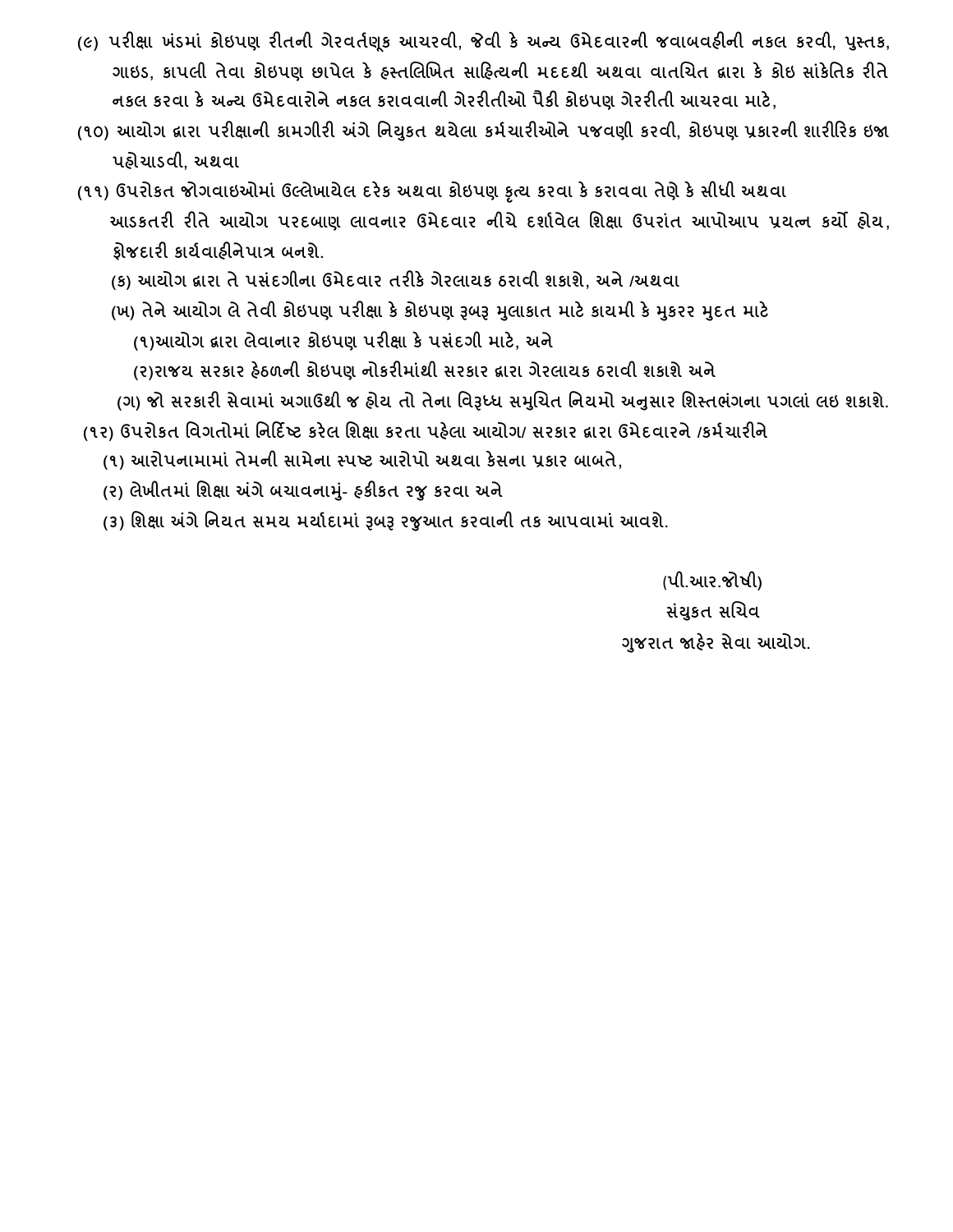# Online **અરજી કરવાની તથા અરજી ફી ભરવાની રીત**:-

**આ જાહેરાતના સાંદભગમાાં આયોગ દ્વારા ઓનલાઈન જ અરજી સ્વીકારવામાાંઆવશે**. **ઉમેદવાર તા:૧૫-૦૫-૨૦૧૮,** 13.00 sclls el dl: 30-04-2016, 13.00 sclls Htll [https://gpsc-ojas.gujarat.gov.in](https://gpsc-ojas.gujarat.gov.in/) 42 228 478 **ભરી શકશે**. **ઉમેદવારે અરજી કરવા માટે નીચેમુજબના** Steps (**૧**) **થી** (**૧૬**) **અનસુ રવાના રહેશે**. Confirmation Number **મળ્યા પછી જ અરજી માન્ય ગણાશે**.

- (**૧**) **સૌ પ્રથમ** http://gpsc-ojas.gujarat.gov.in **પર જવ**.**ુાં**
- (**૨**) Apply On line Click **કરવ**. **ુાં આ પ્રમાણે**click **કરવાથી** (1) More Details **તથા** (2) Apply Now **બટન દેખાશે**. **સૌપ્રથમ** More Details **પર** Click **કરીનેજાહેરાતની બધી જ વવગતોનો અભ્યાસ ઉમેદવારોએ કરવો અનેત્યારબાદ** Apply Now **બટન ચ્ક્લક કરવ**.**ુાં**
- (**૩**) Deputy Director of Prohibition and Excise, Class-I **ઉપર** click **કરવાથી જગ્યાની વવગતો મળશે**.
- (**૪**) **તેની નીચે**Apply Now **પર** Click **કરવાથી** Application Format **દેખાશે**. Application Format **માાં સૌ પ્રથમ** "Personal Details" **ઉમેદવારેભરવી**. (**અહીં લાલ ફુદરર્ી**(\*) **વનશાની હોય તેની વવગતો ફરજજયાત ભરવાની રહેશે**.) "Personal Details" **માાં જ્યાાં** Mobile Number **અને**email ID **માાંગ્યા છે**, **તેની વવગત લખવી જેથી જરૂર જણાયે આયોગ ઉમેદવારનેમારહતગાર કરી શકે**.
- (**૫**) Personal Details **ભરાયા બાદ** Educational Details **ભરવા માટે**Educational Details **પર** click **કરવુાંઅનેપોતાની શૈક્ષચણક વવગતો ભરવી**.
- (**૬**) Additional Qualification **પર**"click" **કરી** Additional Qualification **ભરવી**.
- (**૭**) Experience Details **પર** "click" **કરવુાંઅને**Experience Details **ભરવી**. **વધુ**Experience **ઉમેરવા માગતા હોવ તો** Add. More Exp.**પર** "click" **કરી** Details **ભરવી**.
- (**૮**) Additional Information **પર**"click" **કરી ત્યાાં મારહતી ભરવી**. **જે વધારાનો અનભુ વ** ojas module **માાં સમાવવષ્ટ ન થતો હોય**, **તો સાદા કાગળ પર** ojas **માાં જણાવ્યા મુજબના અનભુ વના કોઠા પ્રમાણેઆપેવધારાના અનભુ વની વવગત ઉમેરીનેમોકલવી**.
- (**૯**) **તેની નીચે**"Self-declaration" **માાં**Yes / No **પર** click **કરવ**.**ુાં**
- (**૧૦**) **હવે**save **પર** "click" **કરવાથી તમારો** Data Save **થશે**. **અહીં ઉમેદવારનો** Application Number generate **થશે**. **જે ઉમેદવારે સાચવીને રાખવાનો રહેશે અને હવે પછી આ જાહેરાતના સાંદભગમાાં આયોગ સાથેના કોઈપણ પત્રવ્યવહારમાાંતેદશાગવવાનો રહેશે**.
- (**૧૧**) **જો આપની અરજીપત્રકમાાંકોઇ સધુ ારા**-**વધારા કરવાના હોય તો** Edit Application **માાંજઇનેકરી શકાશે**, **આ સવુવધા અરજી** Confirm **કરતાાં પહેલા ઉપલબ્ધ છે**. **એક વખત અરજી** Confirm **થઇ ગયા પછી** / **બાદ આ સવુવધા ઉપલબ્ધ રહેશેનહીં**.
- (**૧૨**) **હવેપેજના ઉપરના ભાગમાાં** upload photo **પર** click **કરો અહીં તમારો** application number type **કરો અનેતમારી** Birth date type **કરો**. **ત્યાર બાદ** ok **પર** click **કરો**. **અહીં**, photo **અને**signature upload **કરવાના છે**. (**ફોટાનુાંમાપ ૫** સે.મી. ઊંચાઇ અને 3.5 સે.મી પહોળાઈ અને signature નું માપ ૨.૫ સે.મી. ઊંચાઇ અને ૭.૫ સે.મી પહોળાઈ રાખવી) (photo **અને**signature upload **કરવા સૌ પ્રથમ તમારો** photo **અને**signature .jpg Format**માાં** (10 KB) **સાઇઝથી વધારેનહીં તેરીતે**Computer **માાંહોવા જોઇએ**.) "Browse" Button **પર** click **કરો હવે**Choose File **ના સ્ક્રીનમાાંથી જે ફાઇલમાાં** .jpg Format **માાં તમારો** photo store **થયેલ છેતેફાઇલનેત્યાાંથી** Select **કરો અને**"Open" Button **ને**click **કરો**. **હવે**"Browse" Button **ની બાજુમાાં** "Upload " Button **પર** Click **કરો હવેબાજુમાાં તમારો** photo **દેખાશે**. **હવે આજ રીતે**signature **પણ** upload **કરવાની રહેશે**.
- (**૧૩**) **હવેપેજના ઉપરના ભાગમાાં** "Confirm Application" **પર** click **કરો અને**"Application number" **તથા** Birth Date Type **કયાગ બાદ** Ok **પર** click **કરવાથી બે**(**૨**) **બટન ૧**: Application preview **૨**: confirm application **દેખાશે**. **ઉમેદવારે**"Application preview" **પર** click **કરી પોતાની અરજી જોઈ લેવી**. **અરજીમાાંસધુ ારો કરવાનો જણાય**, **તો** Edit Application **ઉપર** click **કરીનેસધુ ારો કરી લેવો**. **અરજી** confirm **કયાગ પહેલા કોઇ પણ પ્રકારનો સધુ ારો અરજીમાાં કરી શકાશે**. **પરાંતુઅરજી** confirm **થઇ ગયા બાદ અરજીમાાંકોઇ પણ સધુ ારો થઇ શકશેનહીં**. **જો અરજી સધુ ારવાની જરૂર ન જણાય તો જ** confirm application **પર** click **કરવ**. **ુાં** Confirm application **પર** click **કરવાથી**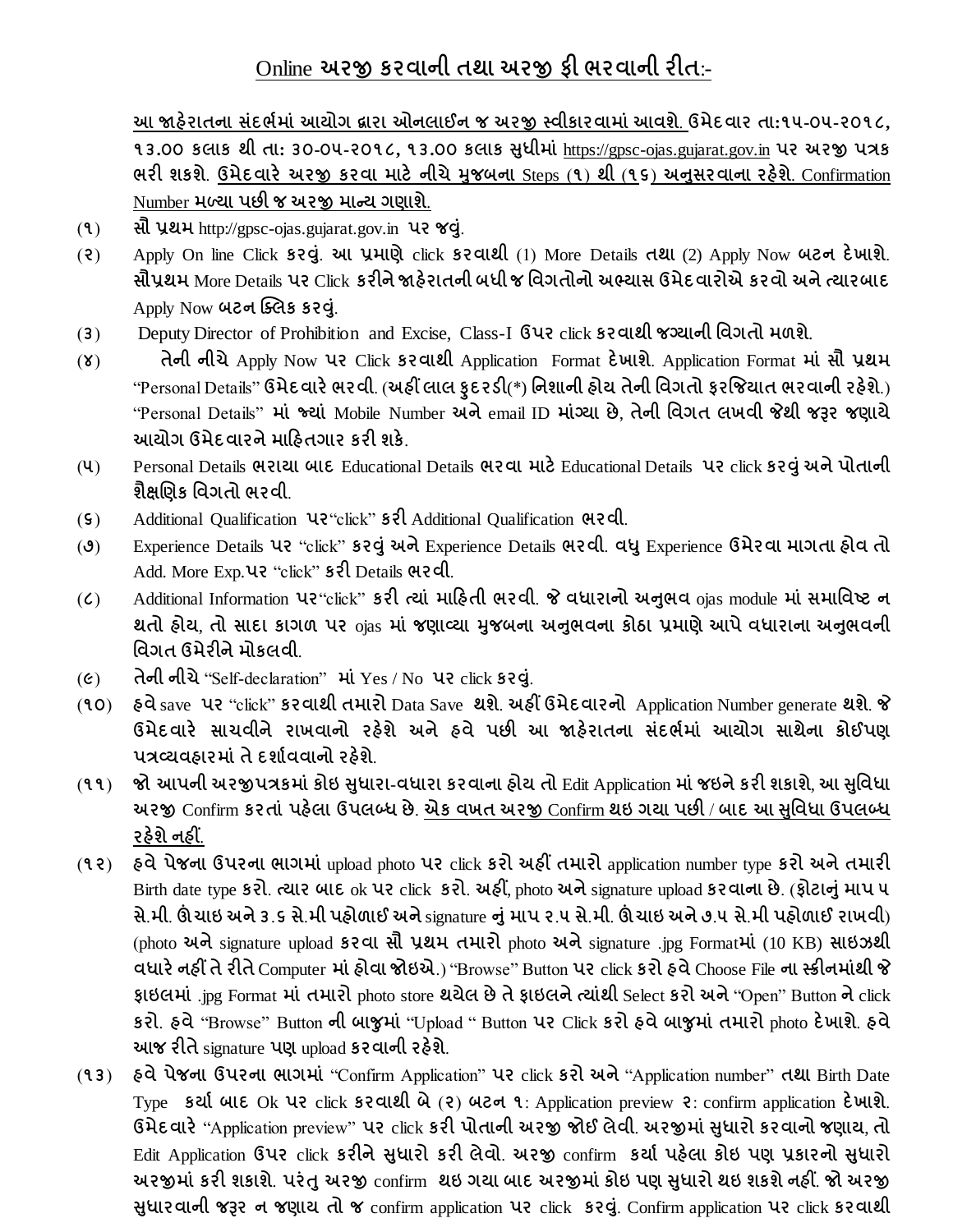**ઉમેદવારની અરજીનો આયોગમાાં** online **સ્વીકાર થઈ જશે**. **અહીં** "confirmation number" generate **થશેજે હવે પછીની બધીજ કાયગવાહી માટે જરૂરી હોઈ**, **ઉમેદવારે સાચવવાનો રહેશે**. Confirmation number **વસવાય કોઇપણ પત્રવ્યવહાર કરી શકાશેનહીં**. Confirm **થયેલ અરજીપત્રકની વપ્રન્ટ અચ ૂક કાઢી રાખવી**.

- (**૧૪**) **સામાન્ય કેટેગરીના ઉમેદવારેભરવાની અરજી ફી નીચેના બેવવકલ્પ પૈકી કોઇપણથી ભરી શકેછે**.
- **૧. પોસ્ટ ઓરફસમાાં**:-**સામાન્ય કેટેગરીના ઉમેદવારે ભરવાની થતી ફી સાંદભે**"Print Challan" **ઉપર કલીક કરીનેવપ્રન્ટેર્ ચલણની નકલ કાઢવાની રહેશે**. **આ વપ્રન્ટેર્ ચલણની નકલ લઇનેનજીકની કોમ્પ્યટુરની સવુવધા ધરાવતી પોસ્ટ** ઓફિસમાં રૂ. ૧૦૦/- આયોગની ફી + પૉસ્ટલ સર્વિસ ચાર્જ <u>તાઃ ૩૦-૦૫-૨૦૧૮,૧૩:00</u> કલાક સુધીમાં ભરવાની રહેશે **અનેફી ભયાગઅંગેનુાંચલણ મેળવવાનુાંરહેશે**.
- **૨. ઓનલાઇન ફી** :-**જમા કરાવવા માટે**"Print Challan" **ઉપર કલીક કરવ**. **ુાં અનેવવગતો ભરવી અનેત્યાાં**"Online Payment of fee" **ઉપર કલીક કરવ**. **ુાં ત્યાર બાદ આપેલ વવકલ્પોમાાં** "Net Banking of fee" **અથવા** "Other Payment Mode" **ના વવકલ્પોમાાંથી યોગ્ય વવકલ્પ પસાંદ કરવો અનેઆગળની વવગતો ભરવી**. **ફી જમા થયા બાદ આપનેઆપની ફી જમા થઇ ગઇ છેતેવુાં**Screen **પર લખાયેલાંુઆવશે**. **અને**e-receipt **મળશેજેની** Print **કાઢી લેવી**. **જો પ્રરક્રયામાાંકોઇ ખામી હશેતો** Screen **પર આપની ફી ભરાયેલ નથી તેમ જોવા મળશે**.

**આ ચલણ** / e-receipt **તથા** confirm **થયેલ અરજીપત્રક ઉમેદવારેપોતાની પાસેસાચવીનેરાખવાના રહેશે અનેઆયોગ દ્વારા માંગાવવામાાં આવે, ત્યારે જ અરજીપત્રક બીર્ાણો સરહત તથા ફી ભરેલા ચલણની નકલ સાથે આર.પી.એ.ર્ી./સ્પીર્ પોસ્ટથી મોકલવાના રહેશેઅથવા આયોગની કચેરીમાાં રૂબરૂમાાંઆપી જવાના રહેશે.**

(**૧૫**) **ઉમેદવારોએ** confirm **થયેલ અરજીપત્રક પોતાની પાસેસાચવીનેરાખવાનુાં રહેશેઅનેજ્યારે આયોગ દ્વારા માંગાવવામાાં આવે**, **ત્યારે જ અરજીપત્રક બીર્ાણો સરહત આર**.**પી**.**એ**.**ર્ી**./**સ્પીર્ પોસ્ટથી મોકલવાના રહેશેઅથવા આયોગની કચેરીમાાં રૂબરૂમાાંઆપી જવાના રહેશે**.

 **અરજીપત્રક અનેજરૂરી પ્રમાણપત્રો મોકલવા અંગેની તકેદારી :-**

 **ઓનલાઇન જાહેરાત માટે**confirm **થયેલ અરજીપત્રક તથા નીચેસ ૂચવેલ સાંબાંવધત પ્રમાણપત્રો અનેલાગુપર્તા આધાર પરુાવાની પ્રમાચણત કરેલ નકલો ક્રમાનસુ ાર અચકુ જોર્ીનેજાહેરાતમાાં દશાગવેલ વવગત મુજબ સપાં ણુ ગ અરજીપત્રક આયોગ દ્વારા માંગાવવામાાં આવે**, **ત્યારે જ અરજીપત્રક બીર્ાણો સરહત વનધાગરીત તારીખની સમય મયાગદામાાંઆયોગમાાં ગાાંધીનગર ખાતેજમા કરાવવાના રહેશે**.

- **(૧) ઉમેદવારેઓનલાઇન કન્ફમગથયેલ અરજીપત્રક (બારકોર્ વાળાં)ની સ્પષ્ટ અનેસ્વચ્છ નકલ ર્ાઉનલોર્ કરવાની** રફેશે. જેમાં ફોટોગ્રાફ, સફી સફિત વિગતો વંચાય તેવી ફોવી જોઇએ. ફોટોગ્રાફ સ્પષ્ટ ના ફોય તો પાસપોર્ટ સાઇજનો **ફોટોગ્રાફ અરજીપત્રક પર લગાવવાનો રહેશે. સહી સ્પષ્ટ ના હોય તો ફરીથી અરજીપત્રકમાાં સહી કરવાની રહેશે.**
- (૨) જન્મ તારીખના પુરાવા માટે એસ.એસ.સી.ઇ.નું પ્રમાણપત્ર (જન્મ તારીખનો દાખલો કે શાળા છોડ્યાનું પ્રમાણપત્ર **માન્ય ગણાશેનહીં)**
- (3) જાતિનું પ્રમાણપત્ર (અનુ.જાતિ, અનુ.જનજાતિ અને સા. અને શૈ.પ. વર્ગના ઉમેદવારો માટે)
- **(૪) સામાજીક અનેશૈક્ષચણક પછાત વગગના ઉમેદવારોએ (જાહેરાતમાાં દશાગવ્યા મુજબ વનયત સમયગાળાનુાં ગુજરાતી નમુના મુજબનુાં પરરવશષ્ટ-ક અરજીપત્રકમાાં દશાગવેલ નાંબર અનેતારીખનુાંજ) રજુકરવાનુાંરહેશે. પરરવશષ્ટ-કના વવક્લ્પેઅન્ય કોઇ પ્રમાણપત્ર માન્ય રાખવામાાંઆવશેનરહિં. અંગ્રેજીમાાંAnnexure-A ( જે કેન્ર સરકારની ભરતી કે સાંસ્થાઓ માટેછે) તેમાન્ય રાખવામાાં આવશેનહીં. પરરચણત મરહલા ઉમેદવારોએ આવુાંપ્રમાણપત્ર તેઓની માતા- વપતાના આવકના સાંદભગમાાં રજુાંકરવાનુાંરહેશે. જો આવા ઉમેદવારોએ તેમના પવતની આવકના સાંદભગમાાંરજુાંકરેલ હશેતો તેમાન્ય રાખવામાાંઆવશેનરહિં.**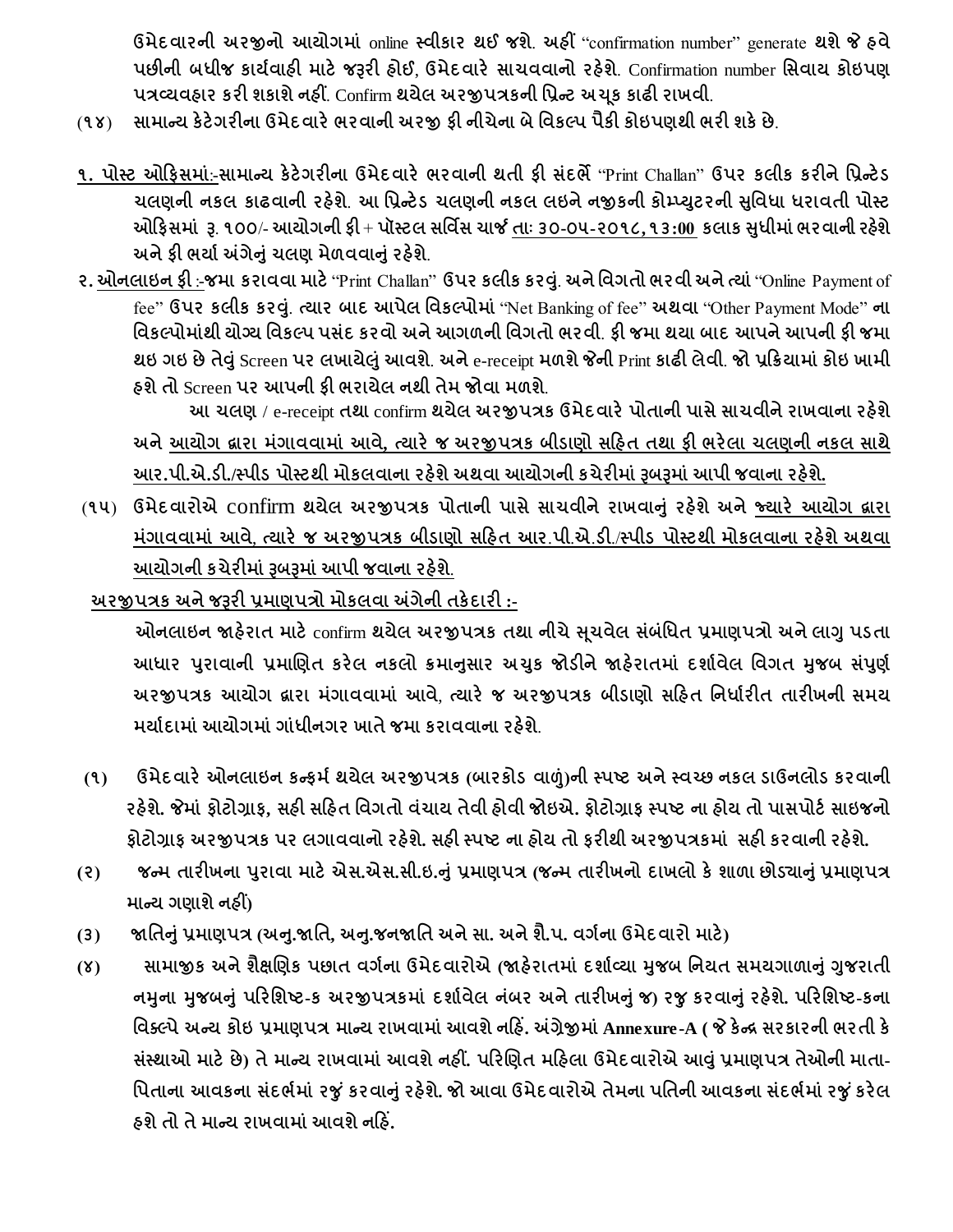- (૫) શારીરિક અશક્ત ઉમેદવારોના કિસ્સામાં સા.વ.વિ. ના તા: ૦૧.૧૨.૨૦૦૮ના પરિપત્ર મુજબનું નિયત નમુનામાં **સરકારી હોસ્પીટલના સવુપ્રટેન્ર્ેન્ટ / વસવવલ સર્જન / મેરર્કલ બોર્ગદ્વારા આપેલ પ્રમાણપત્ર**
- **(૬) માજી સૈવનક ઉમેદવારોના રકસ્સામાાં રર્સ્ચાર્જ બુકની નકલ**
- **(૭) પરરચણત મરહલાઓના રકસ્સામાાં લગ્ન નોંધણીનુાં પ્રમાણપત્ર / અટક અથવા નામ બદલાવેલ હોય તો તેઅંગેના જાહેરનામાની નકલ**
- **(૮) વવધવા મરહલા ઉમેદવારોના રકસ્સામાાંપનુ : લગ્ન ન કયાગઅંગેના સોગાંદનામાની નકલ**
- **(૯) સ્નાતક ( બધાાંજ વર્ગ/ સેમેસ્ટરના ગુણપત્રક)**
- **(૧૦) સ્નાતક પદવી પ્રમાણપત્ર**
- **(૧૧) અનસ્ુનાતક ( બધાાંજ વર્ગ/ સેમેસ્ટરના ગુણપત્રક)**
- **(૧૨) અનસ્ુનાતક પદવી પ્રમાણપત્ર ( જો જાહેરાતની જોગવાઇ મુજબ જરૂરી હોય તો)**
- **(૧૩) વવદેશની યવુનવવસિટી માાંથી પદવી મેળવેલ હોયતો તેની માન્યતા અંગેના પરુાવાની નકલ**
- **(૧૪) જાહેરાતમાાં દશાગવેલ લાયકાતની સમકક્ષ લાયકાત ઉમેદવાર ધરાવેછેતેવો તેમનો હક્ક દાવો હોય તો આવા ઉમેદવારેસમકક્ષતા પ્રસ્થાવપત કરતા આદેશો / અવધકૃતતાની વવગતો / પ્રમાણપત્ર રજુકરવાનુાંરહેશે.**
- **(૧૫) સરકારી કમગચારીના સબાંધમાાં "ના-વાાંધા પ્રમાણપત્ર"**
- (૧૬) માનભવના પ્રમાણપત્રો ( જાહેરાત મુજબ જરૂરી હોય તો ક્રમાનસાર મેળવેલ અનુભવ, લાગુ પડતા સંવર્ગના **કાયગકાળની શરૂઆતથી પગારની વવગત, ફરજ / કામના પ્રકાર દશાગવવાના રહેશે.)**
- **(૧૭) સાંશોધનપત્રો (જો જાહેરાતની જોગવાઇ મુજબ જરૂરી હોય તો)**
- **(૧૮) ચબનઅનામત ઉમેદવારોએ ભરેલ ફીની ઝેરોક્ષ નકલ**
- **(૧૯) જાહેરાતની જોગવાઇ અનસુ ધાં ાનમાાં લાગુપર્તા અન્ય આધાર પરુાવા / પ્રમાણપત્રો**

 **અરજીપત્રક ચબર્ાણો સાથે વનધાગરીત તારીખની સમય મયાગદામાાંઆયોગમાાંજમા કરાવવામાાંઆવેલ નહીં હોય તેમજ ઉપર જણાવેલ જો કોઇ પણ પ્રમાણપત્ર કેઆધાર પરુાવા જોર્વામાાં આવેલ નહીં હોય તો ઉમેદવારી સીધે સીધી રદ કરવામાાંઆવશે. આ પ્રકારની બાબત આપના કેસમાાંન બનેતેમાટેઅરજી**, **આયોગમાાંરજુકરતાાંપહેલાાં આ અંગેપ ૂરતી કાળજી રાખી**, **ચકાસણી કરીનેજ**, **તેઅરજી મોકલવા જણાવવામાાંઆવેછે**.

 **ખાસ અગત્યની સચુ ના**:- **સપાં ણુ ગઅરજીપત્રક વનધાગરીત તારીખની સમય મયાગદામા આયોગમાાંજમા થઇ ગયા બાદ નહીં જોર્ેલ ખટુતા પ્રમાણપત્ર મોકલવામાાંઆવશેકેતેક્સ્વકારવા બાબતેકોઇપણ રજુઆત કેપત્ર વ્યવહાર કરવામા આવશે તો આયોગ દ્વારા વવચારણામાાં લેવાશેનહીં.**

(**૧૬**) **દરેક જાહેરાત માટેઉમેદવારેએક જ અરજી કરવી**. **આમ છતાાં**, **સાંજોગોવશાત**, **જો કોઇ ઉમેદવારેએકથી વધુઅરજી કરેલ હશે**, **તો છેલ્લી કન્ફમગથયેલ અરજી**, **તેની સાથેવનયત ફી ભરેલ હશે**, **તો તેમાન્ય ગણાશેઅનેઅગાઉની અરજી રદ્દ ગણવામાાંઆવશે**. **અગાઉની અરજી સાથેભરેલ ફી છેલ્લી કન્ફમગથયેલ અરજી સામેગણવામાાંઆવશેનહીં**. **જો ઉમેદવારે છેલ્લી કન્ફમગથયેલ અરજી સાથેવનયત ફી ભરેલ નહીં હોય**, **તો આવા ઉમેદવારની વનયત ફી સાથેની કન્ફમગથયેલી છેલ્લી અરજી માન્ય ગણવામાાંઆવશે**. **જો ઉમેદવારેએકથી વધુઅરજી સાથેફી ભરેલ હશે**, **તો તેરીફાંર્ કરવામાાંઆવશે નહીં**.

## **અરજી ફી** :

(**૧**)**સામાન્ય કેટેગરીના ઉમેદવારેપોસ્ટ ઓફીસમાાં રૂ**. **૧૦૦**/- **આયોગની ફી** + **પૉસ્ટલ સવવિસ ચાર્જ ભરવાનો રહેશે**. **અનેફી ભયાગઅંગેનુાંચલણ મેળવવાનુાંરહેશે**.